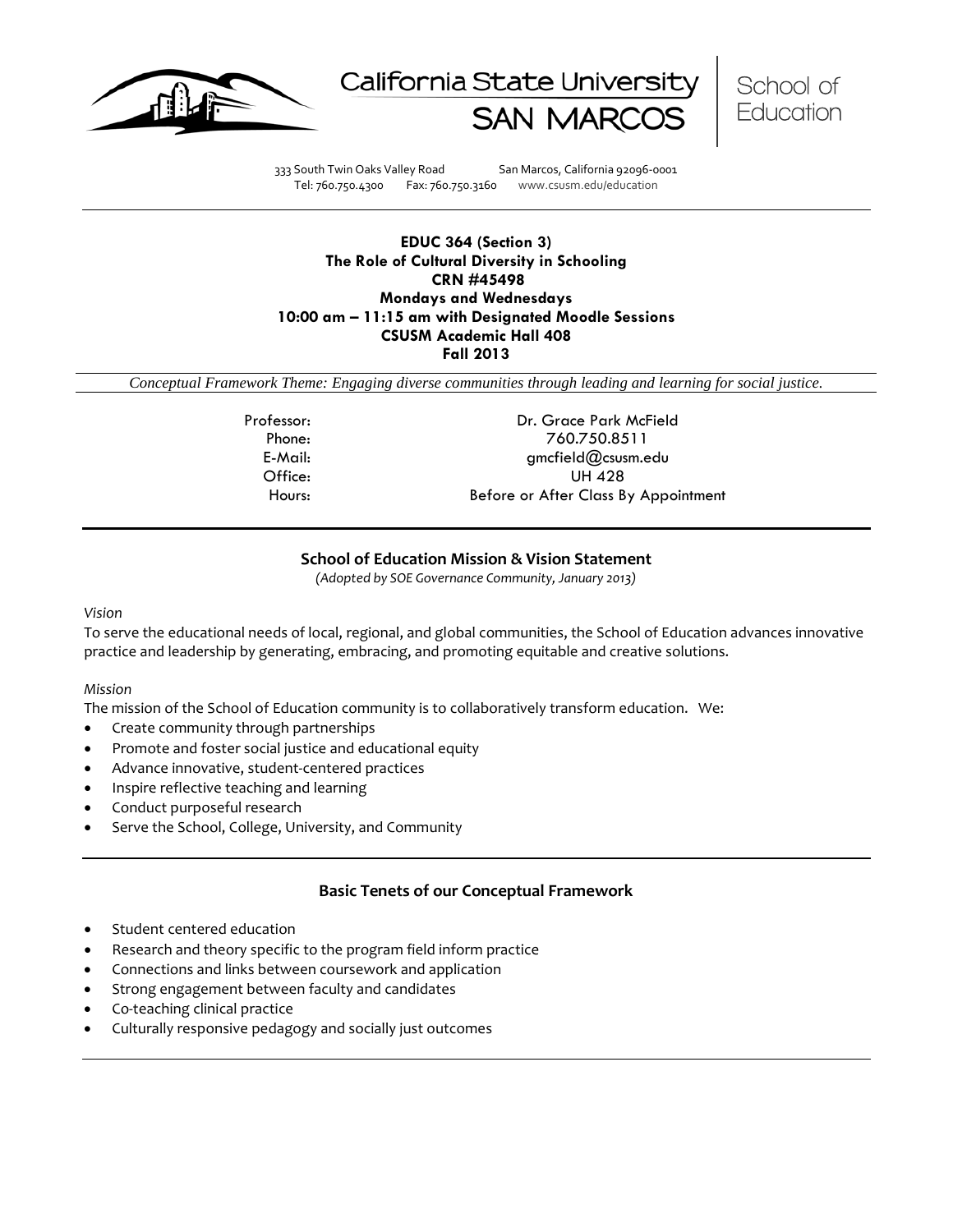# **Table of Contents**

# **COURSE DESCRIPTION**

<span id="page-1-0"></span>EDUC 364: Required of all credential candidates. Principles of first and second language acquisition (e.g., historical and current theories, psychology, sociocultural, political, and pedagogical factors) and issues related to notions of culture, interaction, and communication in school and community contexts (e.g., the nature of culture, manifestations of cultural contact, and cultural diversity in the United States and in California) within a theoretical and applied context.

MC FIELD: Required of all credential candidates. This course explores cultural and linguistic diversity as critical variables in achieving educational equity for all students. Major units include intensive theoretical and practical articulation of culture and cultural pluralism; educational issues of race, class, gender, language, ethnicity, sexual orientation and exceptionality; social, structural, programmatic and curricular issues; and effective teaching for diverse populations.

<span id="page-1-1"></span>Strong oral and written communication skills, information literacy, and technology are required of professional educators; therefore, these components are emphasized as methods to be used in completing course requirements.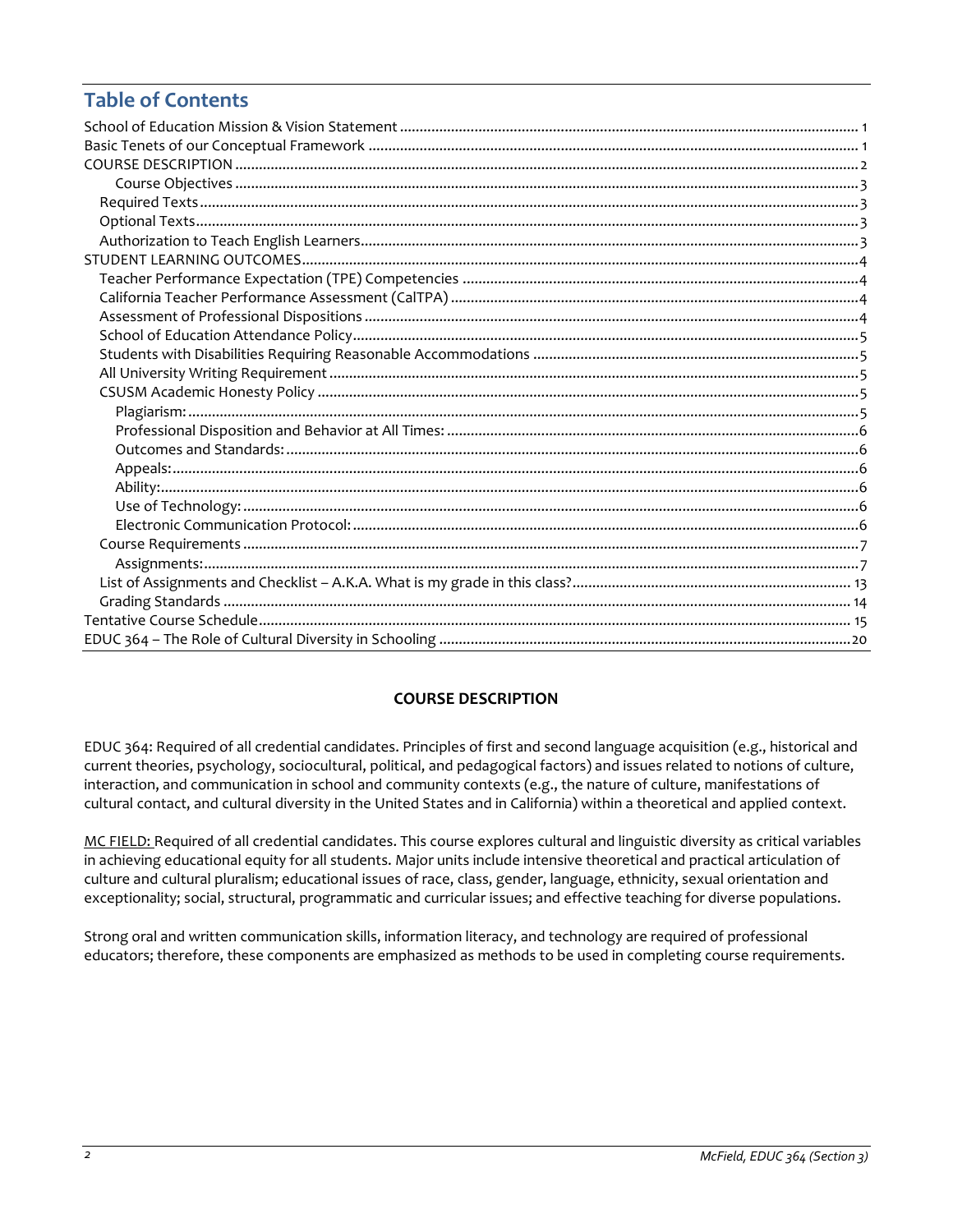# **Course Objectives**

## **Students completing EDUC 364 will be able to demonstrate:**

- 1. developing competencies in TPE 15: Social Justice and Equity (SJE) including
	- a. identify issues of social justice and (in)equity in public schools (including curricular, pedagogical and structural issues)
	- b. apply knowledge of SJE to ensure equitable outcomes for students from diverse backgrounds
- 2. understanding of various concepts of culture and cultural contact, and their applicability to learning and teaching;
- 3. understanding of racial and cultural diversity in the United States and California;
- 4. general familiarity with culturally relevant pedagogy;
- 5. understanding of marginalized student populations and their families including those from culturally and linguistically diverse backgrounds, "at-risk" youth, and lesbian, gay, bisexual and transgender youth.
- <span id="page-2-0"></span>6. an ability to analyze data and understand empirical educational articles and theoretical frameworks.

#### **Required Texts (These\* texts are on reserve at the Kellogg Library.)**

**NOTE:** All texts/readings MUST be brought to each appropriate class session.

- 1. \*Spring, J. (2009). *Deculturalization and the Struggle for Equity (6th Edition).* New York, NY: The McGraw-Hill Companies, Inc.
- 2. \*Course Reader: Info on this will be announced in class.
- 3. \*Krashen, S. (1999). *Condemned without a trial: Bogus arguments against bilingual education*. Portsmouth, NH: Heinemann.
- 4. See Moodle a Resources for articles by Lelyveld, J. Ed. (2001). *How Race is Lived in America: Pulling Together, Pulling Apart*. Henry Holt Company.
- 5. Banks, J.A. and Banks, C.A. (2007). Multicultural Education: Issues and Perspectives, 6thth Ed. **\*\*NOT for FALL 2013.\*\*\***

### **Optional Texts**

<span id="page-2-1"></span>Cummins, J. (1996). *Negotiating identities: Education for empowerment in a diverse society*. Ontario, CA: California Association for Bilingual Education

Day, F. A. (1999). *Multicultural Voices in Contemporary Literature*. Portsmouth, NH: Heinemann.

# **Derman-Sparks, L. (1989).** *Anti-Bias Curriculum.* **National Association for the Education of Young People. ISBN: 093598920X**

OR Lee, E. (1998). *Beyond Heroes and Holidays*. Washington, DC: Network of Educators on the Americas. Feagin, J. R. (2000). *Racist America*: Roots, Current Realities, and Future Reparations. New York: Routledge. Gollnick, D. & Chinn, P. C. (1998). *Multicultural Education in a Pluralistic Society (5th Edition)*. Columbus, Ohio: Prentice Hall, Inc.

#### **Authorization to Teach English Learners**

<span id="page-2-3"></span><span id="page-2-2"></span>This credential program has been specifically designed to prepare teachers for the diversity of languages often encountered in California public school classrooms. The authorization to teach English learners is met through the infusion of content and experiences within the credential program, as well as additional coursework. Candidates successfully completing this program receive a credential with authorization to teach English learners. *(Approved by CCTC in SB 2042 Program Standards, August 02)*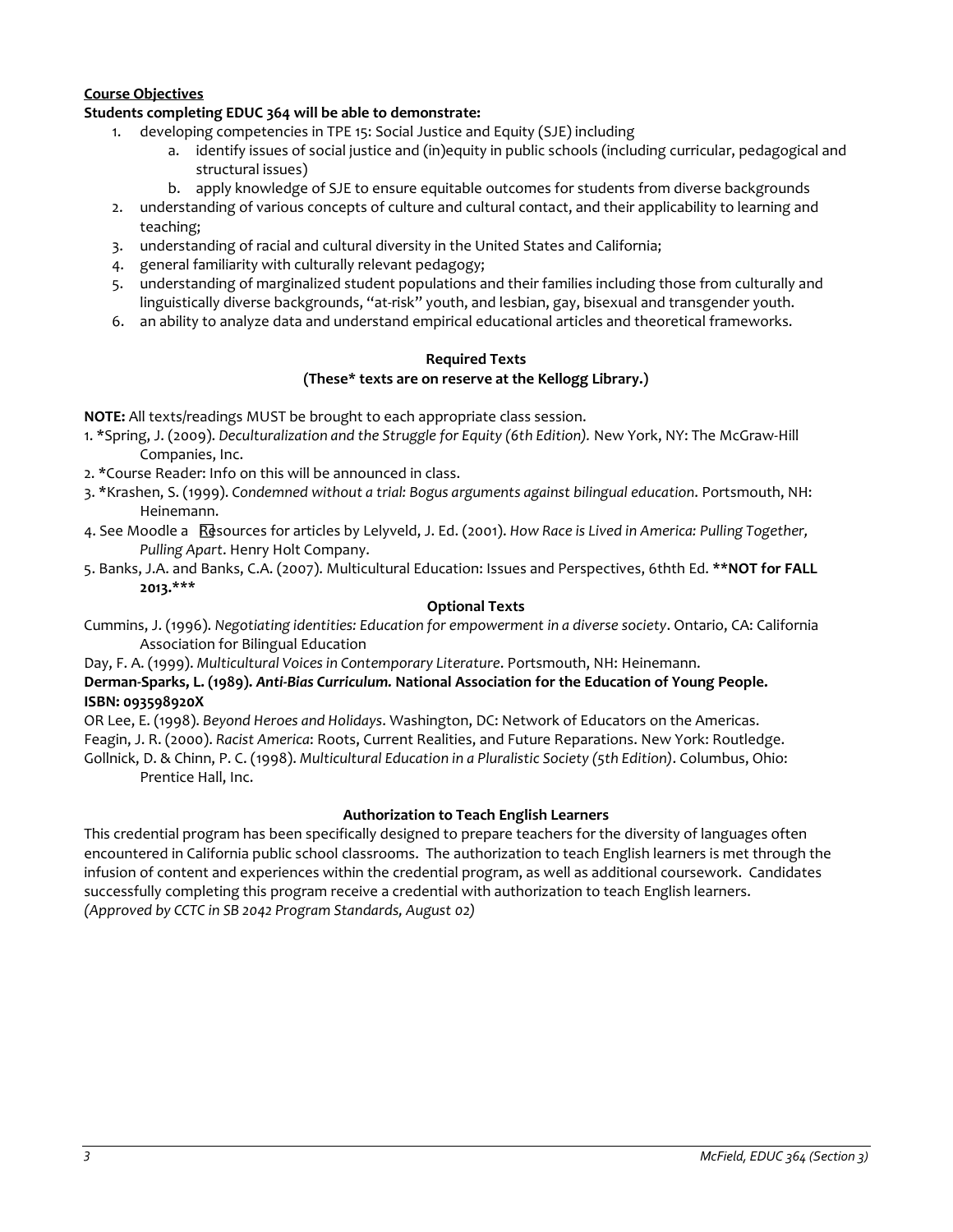# **STUDENT LEARNING OUTCOMES**

### **Teacher Performance Expectation (TPE) Competencies**

<span id="page-3-0"></span>This course is designed to help teachers seeking the Multiple or Single Subject(s) Credential to develop the skills, knowledge, and attitudes necessary to assist schools and districts in implementing an effective program for all students. The successful candidate will be able to merge theory and practice in order to realize a comprehensive and extensive educational program for all students. The course objectives, assignments, and assessments have been aligned with the CCTC standards for the Multiple and Single Subject(s) Credential. You can incorporate artifacts from this class into your final comprehensive portfolio. The following TPE is addressed in this course:

• **TPE 15**: Social Justice and Equity. Teacher candidates will be able to identify issues of social justice and equity in the classroom and apply appropriate instructional strategies to ensure equal outcomes for diverse students. They will be familiar with ideas, definitions, and major theorists in the fields of multicultural education, social reconstruction, and democratic education. Pluralism and divergent perspectives on educating students will be the foundation of designing effective lessons and instructional practices for diverse students. Candidates will understand when and how to collaborate with others, especially curriculum specialists, community leaders, and parents on preparing relevant and appropriate instructional activities, curricular units, and school structures that would provide equitable outcomes for students from different linguistic, cultural, and social economic backgrounds.

### **California Teacher Performance Assessment (CalTPA)**

<span id="page-3-1"></span>Beginning July 1, 2008 all California credential candidates must successfully complete a state-approved system of teacher performance assessment (TPA), to be embedded in the credential program of preparation. At CSUSM this assessment system is called the CalTPA or the TPA for short.

To assist your successful completion of the TPA, a series of informational seminars are offered over the course of the program. TPA related questions and logistical concerns are to be addressed during the seminars. Your attendance to TPA seminars will greatly contribute to your success on the assessment.

Additionally, SoE classes use common pedagogical language, lesson plans (lesson designs), and unit plans (unit designs) in order to support and ensure your success on the TPA and more importantly in your credential program.

The CalTPA Candidate Handbook, TPA seminar schedule, and other TPA support materials can be found on the SoE website: <http://www.csusm.edu/education/CalTPA/ProgramMaterialsTPA.html>

#### **Assessment of Professional Dispositions**

<span id="page-3-2"></span>Assessing a candidate's dispositions within a professional preparation program is recognition that teaching and working with learners of all ages requires not only specific content knowledge and pedagogical skills, but positive attitudes about multiple dimensions of the profession. The School of Education has identified six dispositions – social justice and equity, collaboration, critical thinking, professional ethics, reflective teaching and learning, and life-long learning—and developed an assessment rubric. For each dispositional element, there are three levels of performance *unacceptable*, *initial target*, and *advanced target*. The description and rubric for the three levels of performance offer measurable behaviors and examples.

<span id="page-3-3"></span>The assessment is designed to provide candidates with ongoing feedback for their growth in professional dispositions and includes a self-assessment by the candidate. The dispositions and rubric are presented, explained and assessed in one or more designated courses in each program as well as in clinical practice. Based upon assessment feedback candidates will compose a reflection that becomes part of the candidate's Teaching Performance Expectation portfolio. Candidates are expected to meet the level of *initial target* during the program.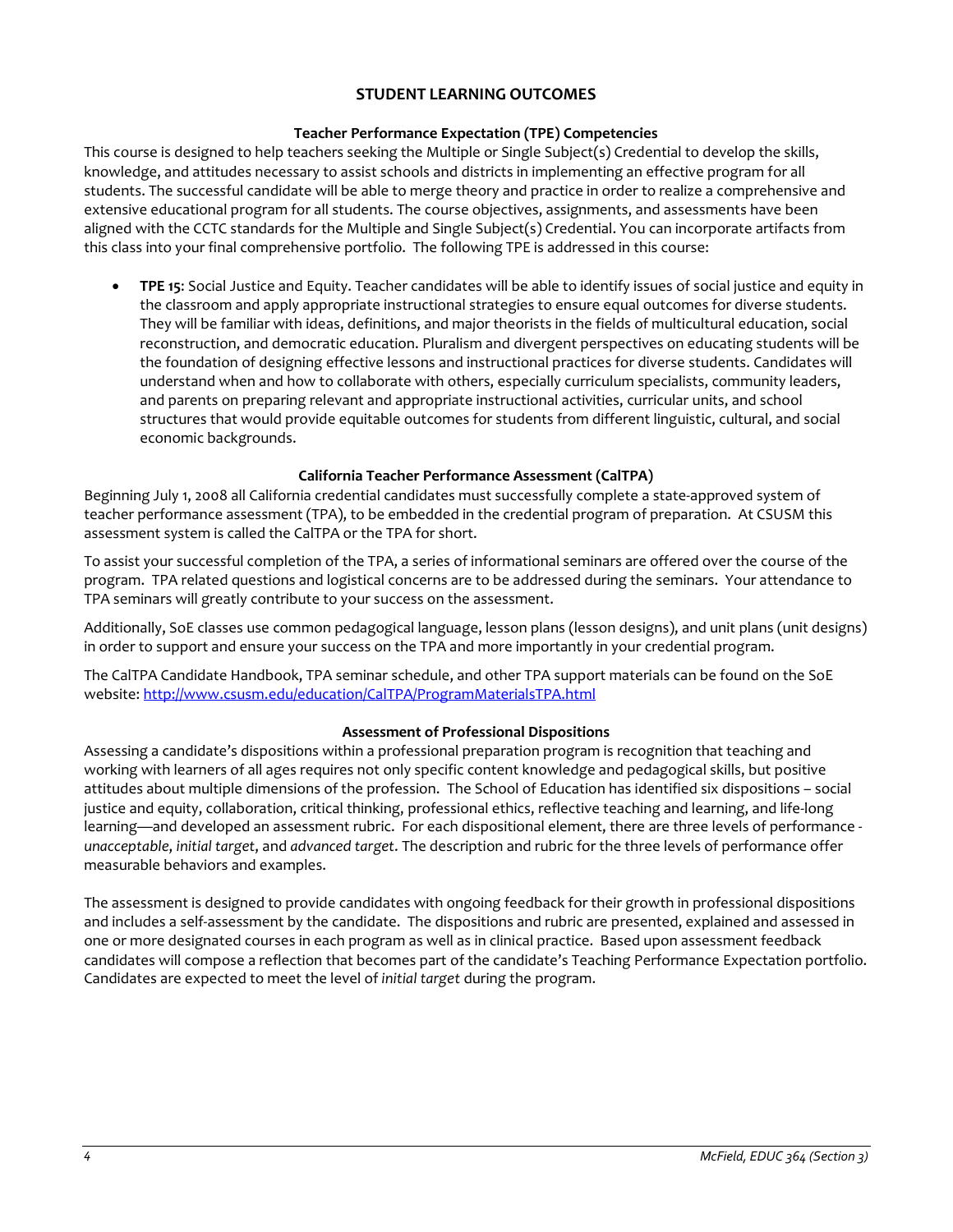# **School of Education Attendance Policy**

Due to the dynamic and interactive nature of courses in the School of Education, all candidates are expected to attend all classes and participate actively. At a minimum, candidates must attend more than 80% of class time, or s/he may not receive a passing grade for the course at the discretion of the instructor. Individual instructors may adopt more stringent attendance requirements. Should the candidate have extenuating circumstances, s/he should contact the instructor as soon as possible. *(Adopted by the COE Governance Community, December, 1997).*

This course deals with complex material processed in a variety of ways. Structured interactions, group processes, oral presentations, guided discussion of readings, and self-disclosure exercises are the norm. Given the fast-paced and highly interactive nature of the course, and given that teaching and learning is difficult (if not impossible) without regular attendance and full engagement in class, the above School Policy is amplified as follows:

- Your attendance and participation are basic to your learning and my evaluation of your learning in this class. You are expected to establish appropriate personal, academic and career priorities to facilitate said attendance and participation in this class.
- Your grade will be negatively affected by absences and positively affected by regular attendance. **You will lose 10 points for each tardy or early departure, and 50 points for each absence, explained or unexplained.**
- One absence may be made up with approval.
- Illness and emergency circumstances will be negotiated on a case-by-case basis.
- These measures are intended to encourage responsibility for one's own learning in a democratic, collaborative and reciprocal-learning environment.

### **Students with Disabilities Requiring Reasonable Accommodations**

<span id="page-4-0"></span>Candidates with disabilities who require reasonable accommodations must be approved for services by providing appropriate and recent documentation to the Office of Disable Student Services (DSS). This office is located in Craven Hall 4300, and can be contacted by phone at (760) 750-4905, or TTY (760) 750-4909. Candidates authorized by DSS to receive reasonable accommodations should meet with their instructor during office hours or, in order to ensure confidentiality, in a more private setting.

#### **All University Writing Requirement**

<span id="page-4-1"></span>Writing requirements for this class will be met as described in the assignments. Every course at the university, including this one, must have a writing requirement of at least 2500 words.

# **CSUSM Academic Honesty Policy**

<span id="page-4-2"></span>"Students will be expected to adhere to standards of academic honesty and integrity, as outlined in the Student Academic Honesty Policy. All written work and oral presentation assignments must be original work. All ideas/materials that are borrowed from other sources must have appropriate references to the original sources. Any quoted material should give credit to the source and be punctuated with quotation marks.

Students are responsible for honest completion of their work including examinations. There will be no tolerance for infractions. If you believe there has been an infraction by someone in the class, please bring it to the instructor's attention. The instructor reserves the right to discipline any student for academic dishonesty in accordance with the general rules and regulations of the university. Disciplinary action may include the lowering of grades and/or the assignment of a failing grade for an exam, assignment, or the class as a whole."

Incidents of Academic Dishonesty will be reported to the Dean of Students. Sanctions at the University level may include suspension or expulsion from the University.

# <span id="page-4-3"></span>**Plagiarism:**

As an educator, it is expected that each candidate will do his/her own work, and contribute equally to group projects and processes. Plagiarism or cheating is unacceptable under any circumstances. If you are in doubt about whether your work is paraphrased or plagiarized see the Plagiarism Prevention for Students website [http://library.csusm.edu/plagiarism/index.html.](http://library.csusm.edu/plagiarism/index.html) If there are questions about academic honesty, please consult the University catalog.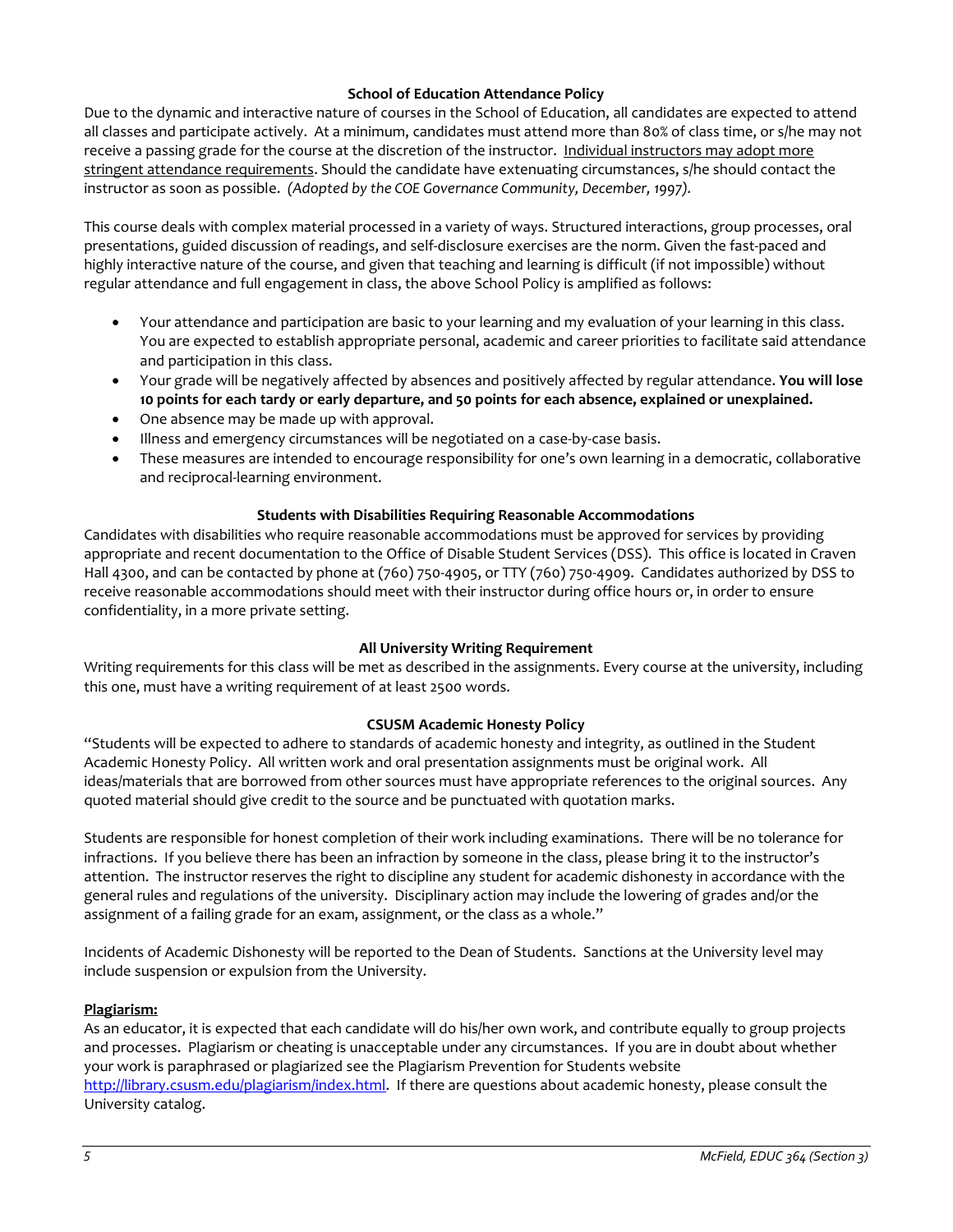# <span id="page-5-0"></span>**Professional Disposition and Behavior at All Times:**

Respect, professionalism, and when appropriate, charity, are necessary for a positive, healthy learning environment. All students are entitled to their opinions. Students demonstrating negative attitudes and /or disruptive behavior will not be tolerated under any circumstances and will be referred immediately to the University Dean of Student Affairs and/or the CoEHHS Associate Dean. Grades and course credit may be affected by inappropriate professional dispositions and/or behavior. **See Self-Evaluation for criteria of professional disposition, to be completed at the beginning and end of the semester.**

#### <span id="page-5-1"></span>**Outcomes and Standards:**

This course is aligned with the standards for the Cross-cultural Language and Academic Development (CLAD) endorsement, as articulated by the California Commission on Teacher Credentialing, and as approved by the faculty of the SCHOOL OF EDUCATION. (Note: **As of 2002, the CLAD competencies are collectively referred to as an authorization to teach English Learners.** Further consideration has been given to the alignment of standards for multicultural education as articulated by the National Council for Accreditation of Teacher Education (NCATE), the Interstate New Teacher Assessment and Support Consortium (INTASC), and the National Board for Professional Teaching Standards (NBPTS). Emphasis is placed on learning outcomes (what you know and can demonstrate) rather than on inputs (putting in "seat time", meeting minimum criteria for assignments, checking off tasks and activities), and how these outcomes correspond to your potential to enhance student learning as a new teacher.

#### <span id="page-5-2"></span>**Appeals:**

Every student has the right to appeal grades, or appeal for redress of grievances incurred in the context of any course. Disputes may be resolved informally with the professor, or through the formal appeal process. For the latter, consult Dr. Manual Vargas, Director of Teacher Education, School of Education, COEHHS.

### <span id="page-5-3"></span>**Ability:**

Every student has the right to an equitable education and appropriate accommodations. Students having differing ability (mobility, sight, hearing, documented learning challenges, first language/English as a second language) are requested to contact the professor at the earliest opportunity. Every effort will be made to accommodate special needs. Students are reminded of the availability of Disabled Student Services, the Writing Center, technology assistance in the computer labs, and other student support services available as part of appropriate accommodations for special needs students. Students may be required to use the Writing Center or similar resource for all written assignments, based on performance on the first writing assignment.

#### <span id="page-5-4"></span>**Use of Technology:**

Candidates are expected to demonstrate competency in the use of various forms of technology (i.e. word processing, electronic mail, Moodle, use of the Internet, and/or multimedia presentations). Specific requirements for course assignments with regard to technology are at the discretion of the instructor. Keep a digital copy of all assignments for use in your teaching portfolio. All assignments will be submitted online, and some will be submitted in hard copy as well. Details will be given in class.

#### <span id="page-5-5"></span>**Electronic Communication Protocol:**

Electronic correspondence is a part of your professional interactions. If you need to contact the instructor, e-mail is often the easiest way to do so. It is my intention to respond to all received e-mails in a timely manner. Please be reminded that e-mail and on-line discussions are a very specific form of communication, with their own nuances and etiquette. For instance, electronic messages sent in all upper case (or lower case) letters, major typos, or slang, often communicate more than the sender originally intended. With that said, please be mindful of all e-mail and on-line discussion messages you send to your colleagues, to faculty members in the School of Education, or to persons within the greater educational community. All electronic messages should be crafted with professionalism and care. Things to consider:

- Would I say in person what this electronic message specifically says?
- How could this message be misconstrued?
- Does this message represent my highest self?
- Am I sending this electronic message to avoid a face-to-face conversation?

In addition, if there is ever a concern with an electronic message sent to you, please talk with the author in person in order to correct any confusion.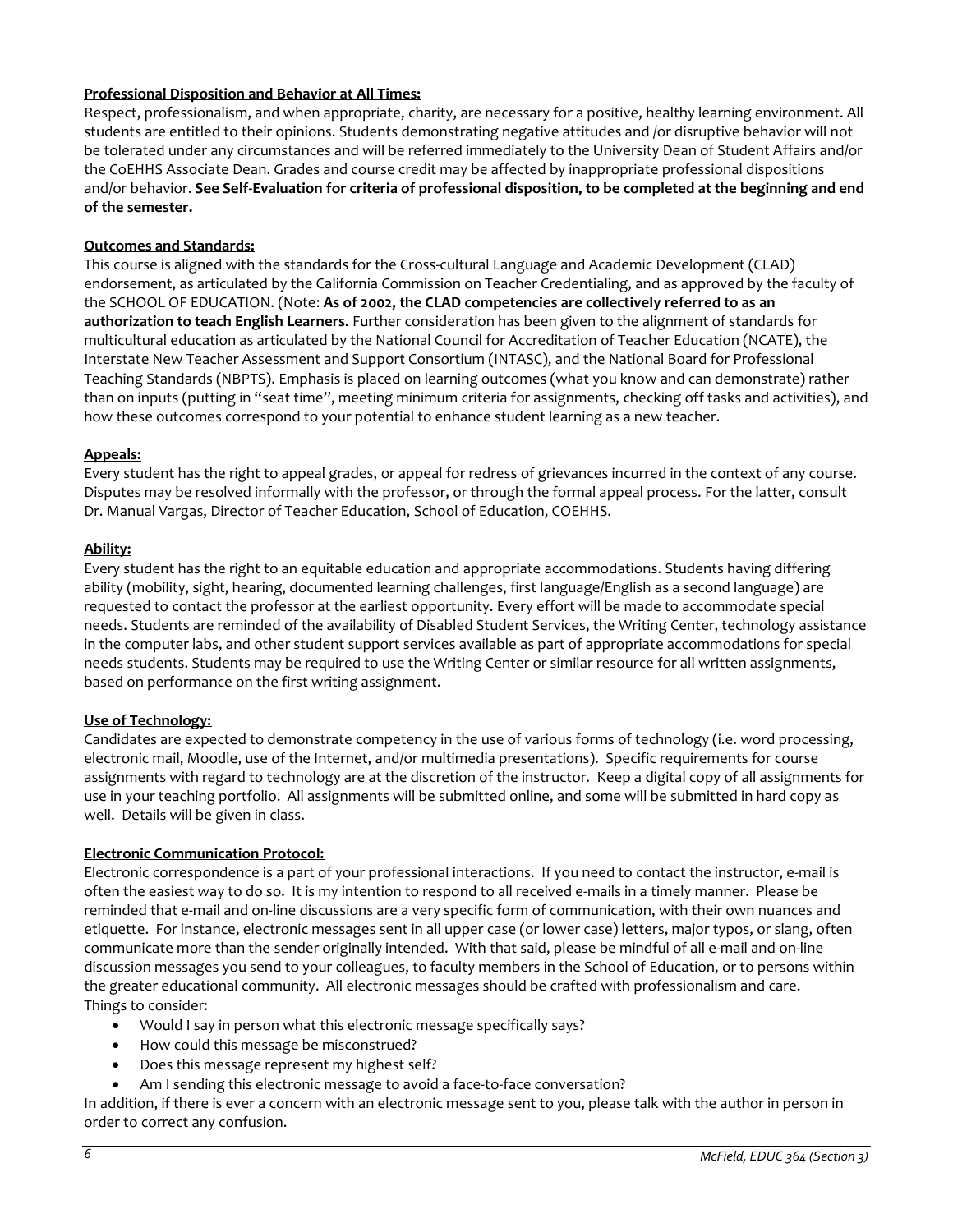### **Course Requirements**

# <span id="page-6-1"></span><span id="page-6-0"></span>**Assignments:**

All assignments are due on the dates indicated. **All core assignments must be submitted in paper format to be graded**. **All work also needs to be submitted on Moodle** under the appropriate Assignment module. **All late work receives no credit.** (Individual exceptions due to emergencies and catastrophes only will be negotiated on an individual basis).

Assignments must be typewritten or word processed, double-spaced and with standard margins. It is expected that all assignments will reflect university-level composition. Use of electronic spelling and grammar checking is encouraged. Select samples of assignments are available for viewing in class and/or on Moodle/Resources.

# **ASSIGNMENT SPECIFICATIONS**

# **ASSIGNMENT DIRECTIONS (SPECIFIC DIRECTIONS WILL ALSO BE POSTED ON MOODLE)**

**A. Attendance and Participation. (**Attendance; preparedness with readings and leading a discussion prior to class; as well as active, engaged discussions and participation in class all fall into this category. Students will post comments on readings and current issues (optional) as they relate to each session's topic on Moodle PRIOR TO class. **Your comments need to directly quote, reflect on, and analyze your readings and films.**

Current educational issues and thoughts on course topics can be found on the following websites:

| San Diego Union Tribune www.signonsandiego.com | Education Week www.edweek.com          |
|------------------------------------------------|----------------------------------------|
| North County Times www.nctimes.com California  | Department of Education www.cde.ca.gov |
| Rethinking Schools www.rethinkingschools.com   | Teaching Tolerance www.tolerance.org   |

**B. Discussion Summary.** For each discussion topic (some sessions will have more than one topic), one or two students will be responsible for reviewing and summarizing the other students' comments ONLINE \*\*prior to\*\* the session in which the topic will be discussed. **In addition, these students may be called upon to provide a brief summary of the discussion board comments in class and need to be prepared to do so.**

# **C. PORTFOLIO**

# **Trial Guided Discussion Board Posting: The Irish in America (Part of Attendance & Participation).**

First, watch any volume of the Irish in America film series at the Media Library or on Moodle via Video on Demand. Then, write a short (one or two paragraphs) response to the following question: What does this film reveal about the social, historical and psychological construction of the white racial or ethnic group in the U.S.?

# **1. Self-Evaluation – Beginning and End**.

These are graded as credit / no credit. You will not be graded down for scoring yourself lower.

# **2. Personal History Narrative.**

Write a narrative essay about your own life, describing the experiences that have shaped your views of race, culture, and issues of diversity.

- a. Reflect on and describe your own experiences in terms of the following:
- \*your family background;

\*your positionality / membership: i.e., your reference points & identity in terms of gender/sexuality, culture, ethnicity/race, class, language, religion, etc.;

\*your exposure to and interactions with others unlike yourself; and

\*other factors you would like to include, as determined by your unique circumstances and upbringing.

b. In addition, explore and describe

\*your identity as a learner (a confident student; had trouble with writing; etc.)

\*how this may affect your potential as a teacher (will have high expectations of students; etc.) Include SPECIFIC examples of events and situations that you feel shaped your views on these issues. Be sure to situate your examples, i.e., provide context and explicitly detail any assumptions about schooling and education. To the extent possible, relate your experiences to anticipated course topics, readings and discussions. Be prepared to discuss your assignment with the class (small and/or whole group).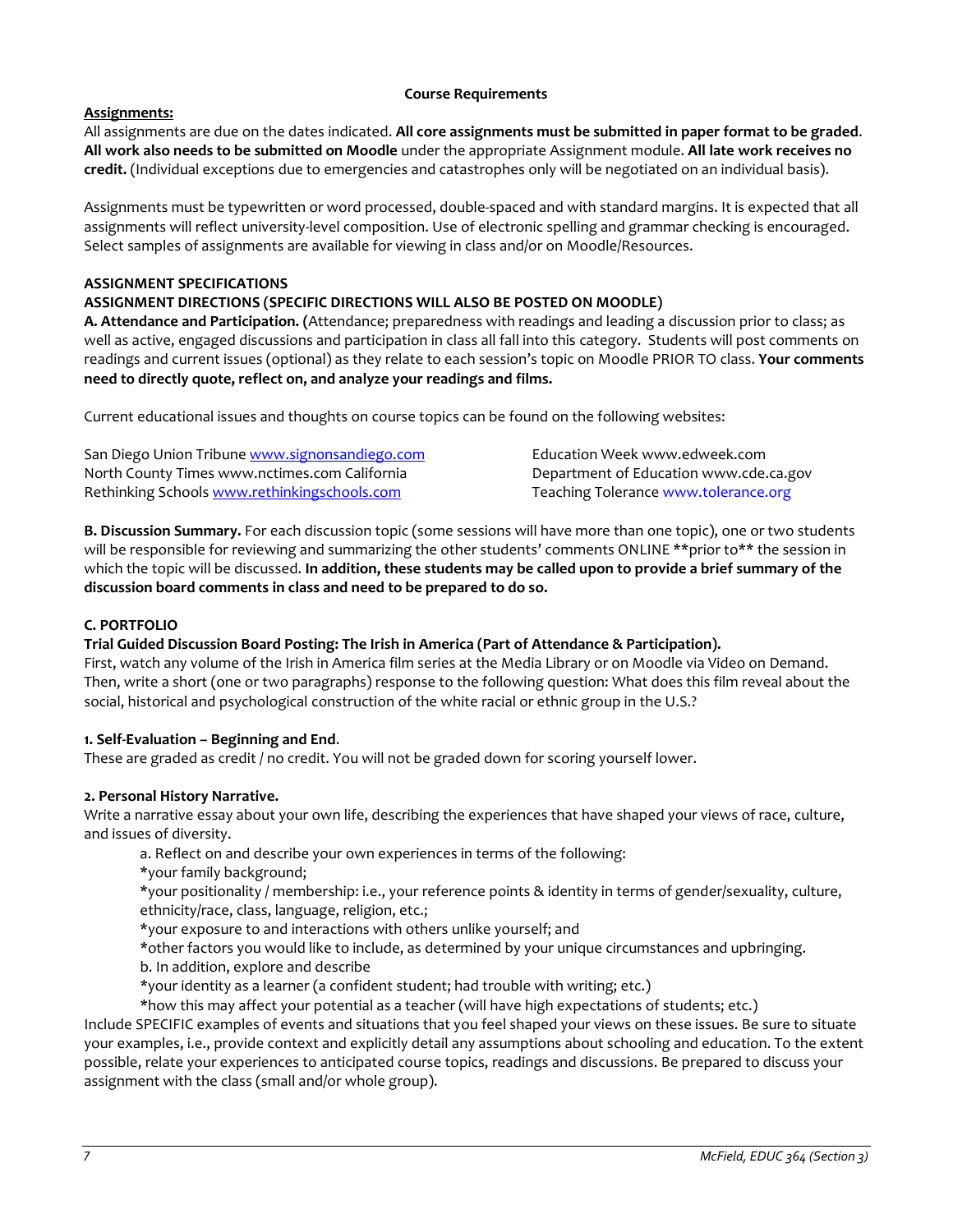# **3. Family Tree Assignment**.

By researching and studying one's own background, it is possible to gain an appreciation of our unique heritage as an American, and also prepare to discuss the unique heritage and history of other Americans. *First*, construct a genealogical family 'tree' covering e.g., grandson to grandfather levels. Second, for each person on the tree, write a few descriptors (bulleted outlines are also acceptable), including as much information as you can gather (e.g., vocation, religious affiliation, ethnicity, culture, language(s), country of origin, education/occupation and any other information that may be of interest and value). Third, write a response to the following questions: How does your family fit into mainstream U.S. culture? (\*\*Note: You MUST use Ogbu's terms such as primary and secondary cultural characteristics, voluntary and involuntary immigration, etc.) What processes of change and assimilation or acculturation do you notice through the generations in your family's history? Has your family's status or identity changed over the generations? Why? What are some positive and negative experiences your family has had related to your family's role or status in the U.S.?

**Format:** tree graphic + info on about 10 people in at least three generations + a paragraph for each of the final series of questions above.

# **4. Moodle Session Task: Native Americans.**

Watch either the film, *Smoke Signals* or *In the White Man's Image***.** Then, write a short (one or two paragraphs) response to the following questions: A. What does this film reveal about the social and historical construction of the white vs. nonwhite (in this case, Native American) racial or ethnic groups in the U.S.? In other words, why do you suppose whites and nonwhites were constructed as necessarily dichotomous? How is this racialized dichotomy different from more fluid notions of ethnicity? B. How were premises about the inferiority of Native Americans used to justify racist policies? Be sure to give specific examples from both the film and from the Spring book reading.

### **5. Moodle Session Task: Religion.**

Today's task consists of two activities, a web search on religious institutions in your neighborhood of choice **and** watching a film on a religion that you are unfamiliar with, followed by a write-up of both.

A. Using yahoo or other search engine, map out the various religious buildings and organizations (churches, temples, mosques, etc.) in your neighborhood. The map needs to be done on a regular size sheet of paper, and not on a giant poster board. Yahoo.com will map out the neighborhood religious buildings for you -- you do a search for the terms, "[city of choice] + churches, temples, etc." and hit return, and mapping out your results will be one of your choices. Save the yahoo or similar web page as an html. document and upload. If this does NOT work, do not panic. Just include your religious buildings in your write-up.

B. Watch any film of your choice that addresses a religion that you are not familiar with. The film can be a Hollywood piece or a documentary. There are two films on the course website and on reserve at the Media Library, "Inside Islam" and "Islam Today," for your convenience.

C. Write-up. Respond to the following two questions. You can either outline your responses or compose a paragraph for each question response.

\*\* Question 1. Discuss the ways in which these various religions might effect public education. For example, how might religions impact the school calendar and schedule, menu, curriculum, activities, etc.? On a related note, what can be done if different religions have conflicting views about holidays, schedules, etc.? Give specific examples as much as possible. \*\*Incorporate the neighborhood map you worked on AND your film of choice on religion into your write-up. E.g., if you see a Jewish temple on either your website or in the film you chose, you might reflect that Christmas is not celebrated by Jews, and that public schools might teach students about a variety of celebrations such as Hanukkah, Kwaanza, Christmas, and Ramadan; and further, that the winter break be called just that, Winter Break, not Christmas vacation.

\*\*Question 2. What is the difference between proselytizing and educating about various religions? To your knowledge and/or in your experience, what types of lessons on religion are reflected in the standards across different content areas, and to what extent are non-Christian religions adequately and fairly represented in the curriculum?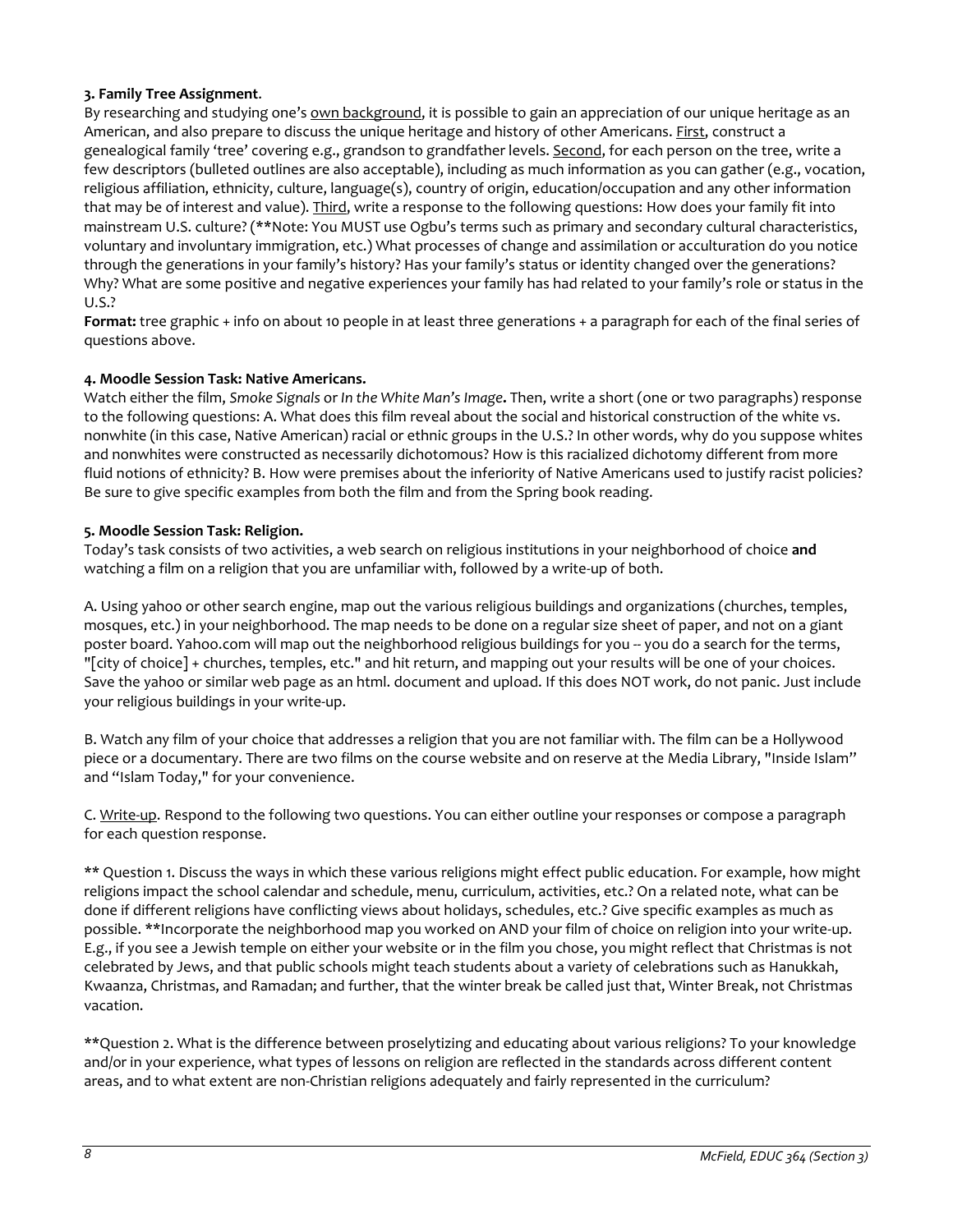# **6. World Languages TV Assignment.**

Watch an hour of a film in a language that you have no knowledge of. In your write-up describe the following. A. How did you feel? (Frustrated, engaged, etc.) B. What helped you comprehend this new language? (Visuals, facial expressions, music, background knowledge – familiar genre or familiar words, etc.) C. Based on part B, consider….what type of instructional strategies can teachers use that English learners might benefit from and make subject matter comprehensible?

### **7. Class: CBEDS / DataQuest Assignment.**

Look up a school of your choice on the CBEDS or DataQuest web site, located at http://dq.cde.ca.gov/dataquest/. Locate the number of students receiving free / reduced lunches. Next, examine and analyze the languages spoken in the district, the test scores, the number of qualified teachers, the types of programs the school offers, etc. In your write-up, consider… How does class or socioeconomic status interact with the foregoing factors? Remember, to examine or verify socioeconomic status of a particular school or district, go to Create Your Own Report and check Free/Reduced Lunches. \*\*IMPORTANT!! BE SURE TO INCLUDE YOUR DATA SOURCE IN YOUR COMPLETED ASSIGNMENT AND SUBMISSION.\*\* **Tutor Connection Participants: This writeup needs to relate to your foster student as appropriate, i.e., to the extent possible.**

### **8. Moodle Session Task: Exceptionality**

Moodle tasks should take about the equivalent of class time. Accordingly, for a section that meets once a week during the fall or spring terms, you should spend about 90 minutes on this task (review of websites and response to each question below) + 30 to 60 minutes on the video. Divide this by half for a section that meets twice a week. For a summer section, the time allotted may vary. **Tutor Connection Participants: This write-up needs to relate to your foster student as appropriate, i.e., to the extent possible.**

**FOCUS ON SPECIAL EDUCATION CATEGORIES** - Go to the state DataQuest website (search under google.com for cde DataQuest and it will show up or go to http://dq.cde.ca.gov/ dataquest/. Then, investigate the following: 1. What categories of special education services are there? Read the various categories of services and consider the following questions. You can also refer to the How Difficult Can This Be? FAT City video for disability categories. 1a. What do you think are some pros and cons of mainstreaming (placing students of special education in mainstream classes)? 1b. Have you seen any mainstreaming firsthand? What kind of anti-bias education issues might be necessary for both the mainstream students and the students receiving special education services for mainstreaming to be successful? 2. The state has data on special education and ethnicity. Click on this category. What do you notice about the proportion of particular ethnicities in special education services relative to the proportion of these ethnicities in the general student population? In other words, which groups are "overrepresented"? Why might these groups be overrepresented? \*\*IMPORTANT!! BE SURE TO INCLUDE YOUR DATA SOURCE IN YOUR COMPLETED ASSIGNMENT AND SUBMISSION.\*\*

**9. Moodle Session Task: Multiple Intelligences.** Watch the film, "How are Kids Smart?" Take the short questionnaire, "Where Does Your True Intelligence Lie?" and review the reference sheets on "7 Ways of Knowing and "40 Multi-Intelligence Ways…" Then, answer the following three questions: A. How would you define intelligence? B. How do you think schools ought to cultivate children's intelligence(s)? C. What are some factors, as well as possibilities and limitations, in cultivating multiple intelligences in the public schools?

**10. Moodle Session Task: Testing & Assessment**. 1. Also on DataQuest, review the mandatory tests (SAT or STAR) and their test components and testing schedule. 2. Select and review the reporting of these tests for your local school district. What do you notice concerning these test scores along major groups (ethnicity, gender, etc.)? What in your opinion are the pros and cons of increased testing under No Child Left Behind, the federal legislation enacted by the former administration? \*\*IMPORTANT!! BE SURE TO INCLUDE YOUR DATA SOURCE IN YOUR COMPLETED ASSIGNMENT AND SUBMISSION.\*\*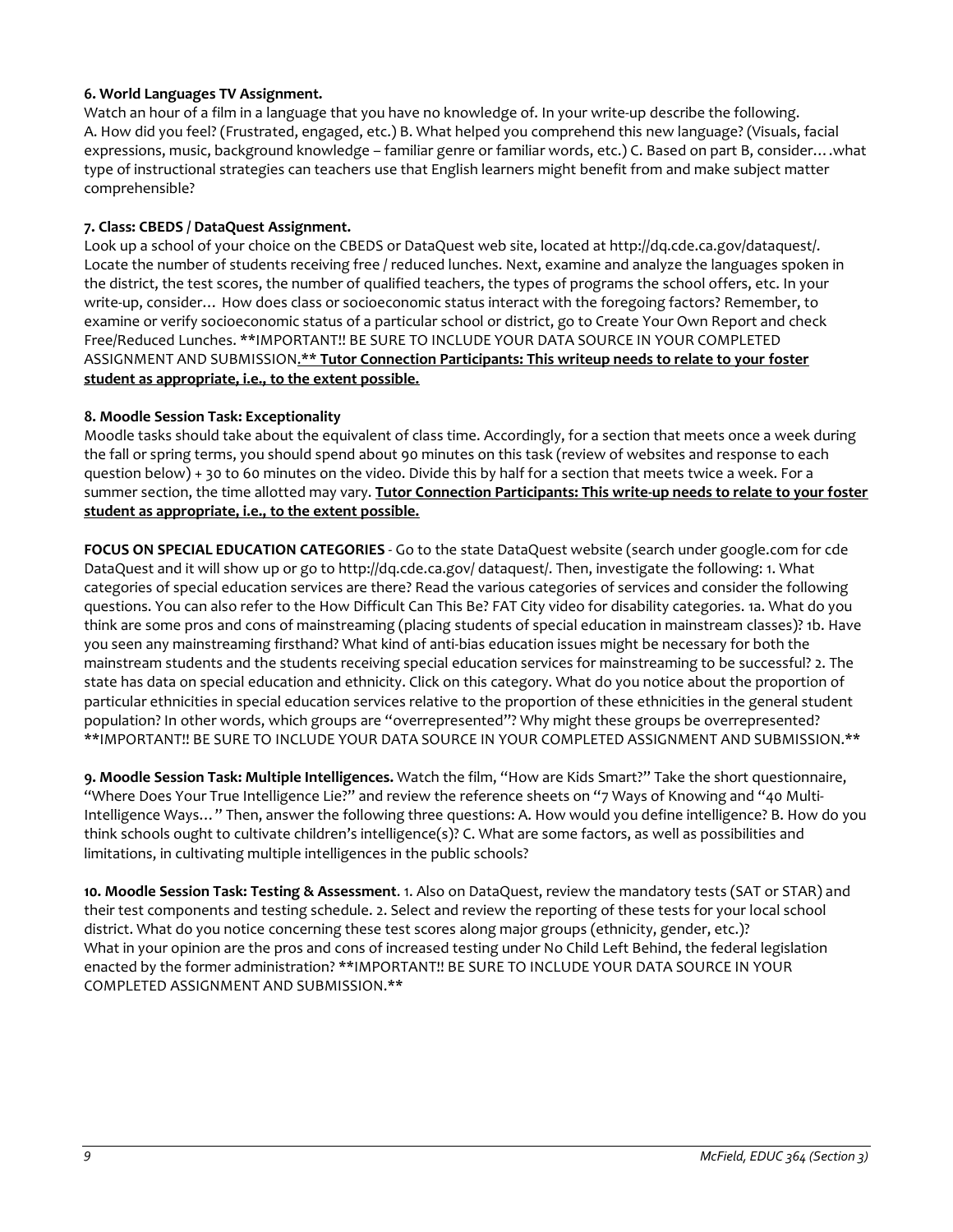### **11. Moodle Session Task: Gender Assignment.**

Choose two out of the following three options. Option 1: Review a curriculum component (textbook, film, or visual work, etc.) that addresses a diverse (i.e., different from mainstream heterosexual) gender / sexuality / family composition perspective. How is the piece inclusive /exclusive? Be sure to cite appropriate data. e.g., you might cite the number of single parent households as the rationale for reviewing a book about a single parent family. See Moodle/Resources or http://www.census.gov/hhes/income/earnings/earnings.html for Census data. Option 2: Using the White Privilege article as a template, write a list of Heterosexual Privilege. Include privileges that heterosexuals enjoy (e.g., I can read a book required for school and know with certainty that the book will reflect experiences of heterosexual identity.) that students of other sexual orientations or families with non-heterosexual members cannot. Option 3: Describe how your 1. life, 2. education, and 3. occupation would be different if you were of a different gender or sexuality. Be sure to fully address all three questions on how your life and educational / occupational choices may differ as a fe/male? \*\* This needs to be an expository piece with citations. (E.g., If I were male instead of female, I imagine many things would change. For example, I would earn 25% more [Census, 2000])

# **12. Moodle Session Task: Film or Book Review: Multicultural / Multiracial Identities**

1A. Select and watch any film of your choice having to do with either bi/multicultural or bi/multiracial identity. Some options are *Crash, A Family Thing, The Pursuit of Happyness, Bend It Like Beckham, Come See the Paradise, Joy* Luck Club, Mississippi Masala, Catfish in Black Bean Sauce, Mi Familia, Goal! The Dream Begins and Remember the Titans.

1B. Or, select a book of your choice that is a quality example of a narrative book on identity, such as *Encounters* by Jane Yolen, *House on Mango Street* by Sandra Cisneros, *Growing Up Asian American* by Maria Hong, *Finding My Hat* by John Son, *Kimchi and Calimari* by Rose Kent, etc.

Then, write a reflection (1 page) connecting the film to a) any of the identity models, b) Lelyveld articles, AND c) to one or more of the articles read this semester, as appropriate. **Tutor Connection Participants: This write-up needs to relate to your foster student as appropriate, i.e., to the extent possible.**

### **13. English Learner (EL) Parent Interview.**

**Interview with a Parent of an English Learner**: More details will be explained in class. An interview protocol is available for you to use. Note: you may need a translator if the parent's dominant language is other than English.

#### **14. Reflection on Personal History Narrative.**

#### **Suggested length: 3** pages

Consider your first reflective narrative from the beginning of the semester. Are there any changes you would make to the story? Have you remembered or reinterpreted particular events throughout this semester, or have particular events taken place since the beginning of the term that has led you to reflect on some critical themes in this course? In what ways have your voice and perspective changed? Sometimes, the changes will be subtle, as in choosing to use the terms Asian American or Latino rather than Oriental or Hispanic for specific purposes. Or, the changes may be dramatic. In this assignment, you will document your new reflections concerning your personal narrative, as a result of having critically examined the major issues covered in this course.

*\*\*\*The narrative needs to directly address TPE 15, Social Justice and Equity. See first part of this syllabus for more info on TPE 15.\*\*\**

**Tutor Connection Participants: This writeup needs to relate to your foster student as appropriate, i.e., to the extent possible.**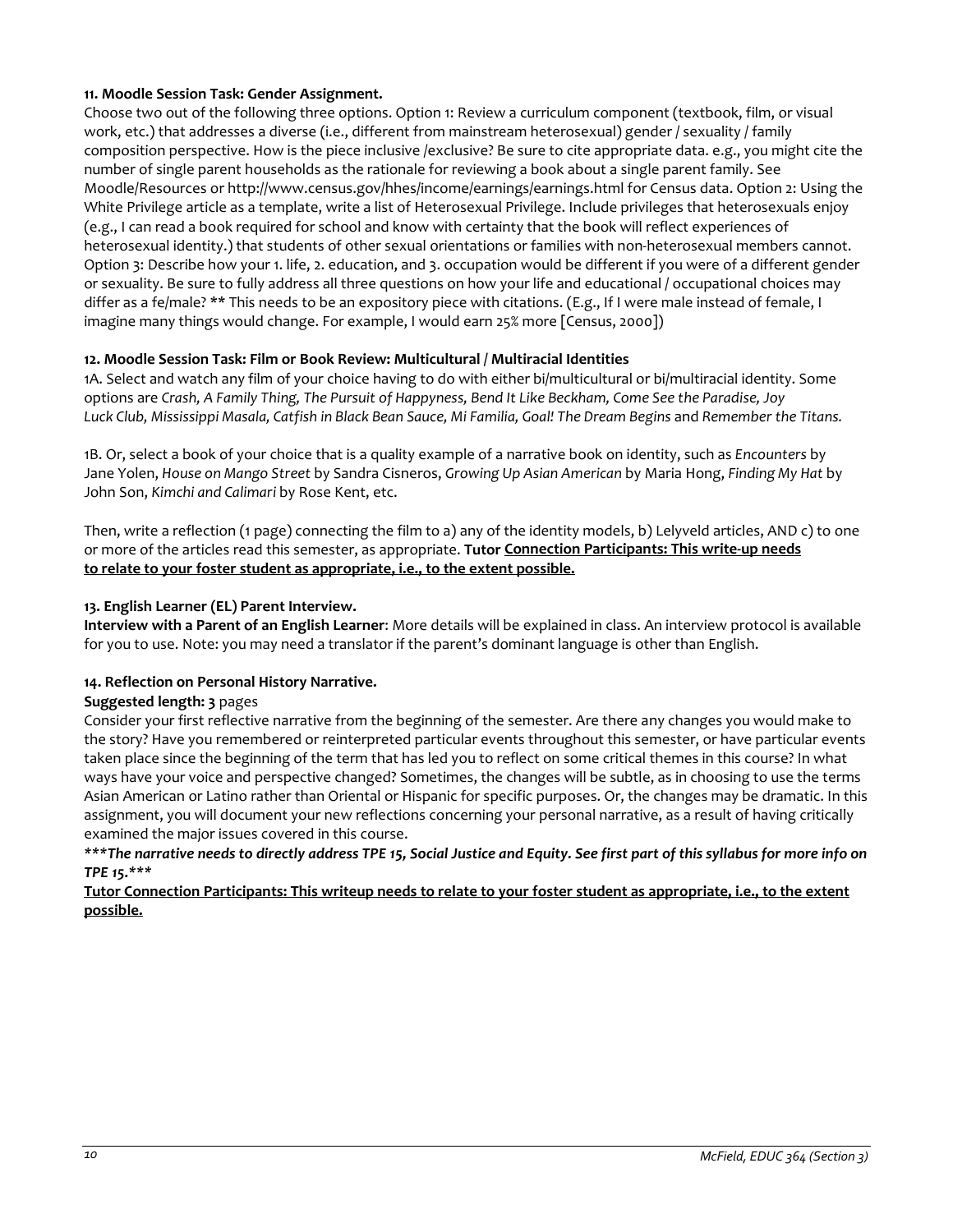#### **15. Outcome Assessment**.

Suggested length: 4 - 5 pages

### **Describe the following. \*\*\*YOU NEED TO DIRECTLY** *ADDRESS TPE 15, Social Justice and Equity.*

- A. A select few of the most important things you learned in this class;
- B. How you knew you were learning something of significance (assessing your own learning cite specific readings, discussions, films, activities, community activities, etc.);
- C. How this will shape your attitudes and demonstrated behaviors as a teacher or in future intercultural interaction;

i.e., how you will demonstrate overall "cultural competence" (as this definition is developed in class). Grading emphasis will be placed on your ability to articulate the select topics of your choice, the depth of reflective analysis, your description of how you knew what you were learning (specific examples from the course: cognitive – facts, knowledge bases, content areas; behavioral – speech and actions; and affective – attitudes), and the connections you make between the topics and plans for your future growth and professional practice.

**Tutor Connection Participants: This write-up needs to relate to your foster student as appropriate, i.e., to the extent possible.**

# **Other Possible Assignments – Extra Credit or Makeup Work for Emergencies or Catastrophes Only Check with the professor re: doing any of the following as an Extra Credit or Makeup Assignment:**

Each option is worth about 25 points. The actual points awarded depends on the quality of the extra credit work submitted

**Community event or hot topic reviews:** Write a critical response to a political / educational hot topic (with approval from the instructor) or a community event you participated in, or provide a video/visual of the event with a brief analysis.

**Article reviews:** Write a critical response to current articles related to the topics covered in this course. e.g., Gifted education, DREAM Act, etc.

**Focus on World Languages:** First, Review the San Diego County Office of Education's World Languages Plan (Available on the class website).

Then, identify and review two resources for learning languages other than English. One example is Mango Languages, made available through public library portals. For example, here is the link through Carlsbad Library. (Note: You need a library card to access this free public resource. All San Diego County libraries should offer Mango Languages, so you can check your local library. You can also try to find a sample tutorial online through a Google search but in order to complete the Extra Credit task, you will need a library card.

http://www.carlsbadca.gov/services/departments/library/research/Pages/default.aspx Try it out in any language and write a paragraph on your experience with the program.

Find two more resources for learning a language other than English. For example, you can locate world language programs at a local public school, at a private academy for extracurricular enrichment, and so on. You can locate these through a search on the Internet, or through local free magazines such as San Diego Parents, etc.

**Focus on Resources for Children with Special Needs:** Review three different resources for children with special needs. For each item reviewed, include a full annotated bibliography entry. Here are a couple of links to help you with the formatting of an annotated bibliography:

https://owl.english.purdue.edu/owl/resource/614/02/ [https://www.e-education.psu.edu/styleforstudents/c6\\_p7.html](https://www.e-education.psu.edu/styleforstudents/c6_p7.html)

Here are some samples. You can review these or find three of your own.

Front of the Class - Front of the Class is a 2008 American drama film based on the book by Brad Cohen, Front of the Class: How Tourette Syndrome Made Me the Teacher I Never Had, co-authored by Lisa Wysocky.

Sam and Me – A book about how siblings with and without Autism relate to one another. http://www.amazon.com/Sam-And-Me-Dorothy-Potash/dp/1477255850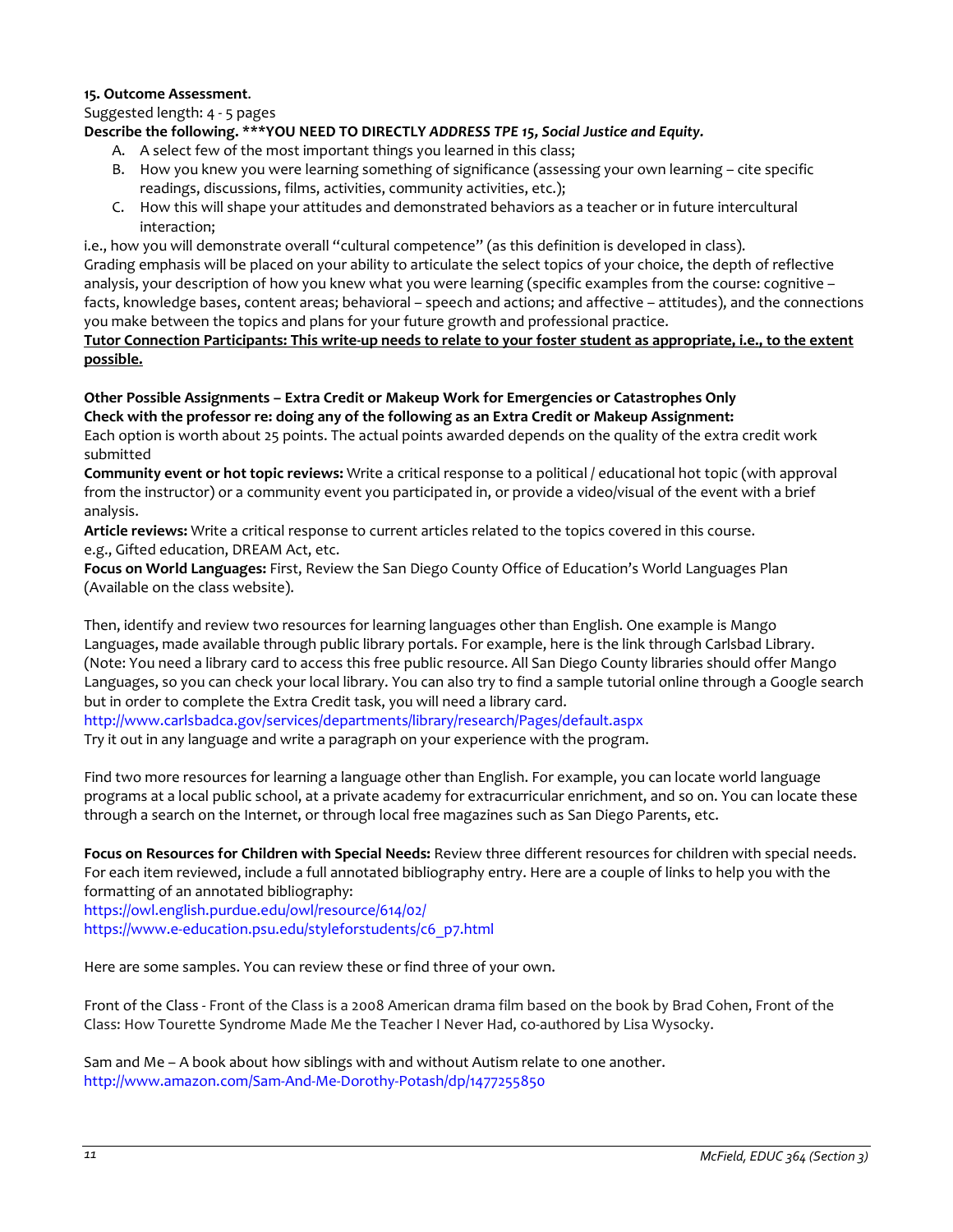**Focus on White Privilege**: Update the following information from *What White (Male) Privilege?* by Sue, D. W. (2003). *Overcoming our racism: The journey to liberation*. San Francisco: Jossey-Bass with current data, preferably 2013 data. (List A.)

In the post-Civil Rights era, White American males constitute

- 33% of the U.S. population, but comprise about
- 80% of tenured positions in higher education;
- 92% of executives or similar CEO-level positions in Forbes 400 companies;
- 80% of the U.S. House of Representatives;
- 84% of the U.S. Senate;
- 99% of owners of sports teams; and
- 100% of U.S. Presidents.

Then, compile a second corresponding list for Whites (both male and female) (List B). Be sure to cite your sources for both List A and List B.

Both lists need to be crafted using PowerPoint.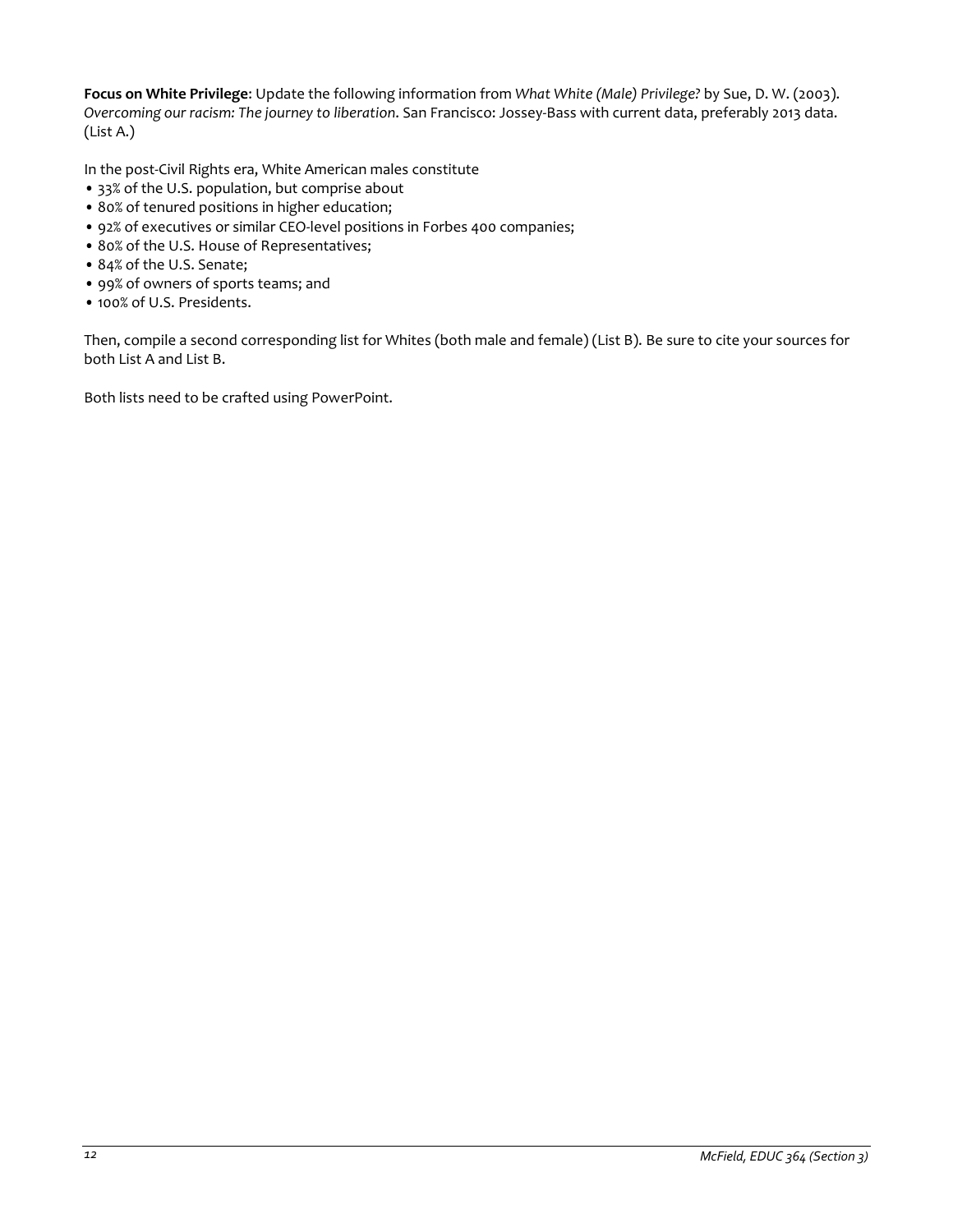### **List of Assignments and Checklist – A.K.A. What is my grade in this class?**

<span id="page-12-0"></span>Name\_\_\_\_\_\_\_\_\_\_\_\_\_\_\_\_\_\_\_\_\_\_\_\_\_\_\_\_\_\_\_\_\_\_\_ Course/Section \_\_\_\_\_\_\_\_\_\_\_\_\_\_\_\_\_\_\_\_\_\_\_\_\_\_\_\_\_

### **A. Attendance & Participation (200 points)**

**Attendance at every session, along with active, engaged, reflective, respectful discussion, is required and expected. (See section on the Attendance Policy for information on consequences of absences.)**

I have attended /30 sessions total, including in-class and online sessions. For online Moodle sessions, I have posted activity files on Moodle on time. The Moodle tasks are thoughtful and well done and are worthy of full credit.

#### **Ongoing and active participation on the Moodle Discussion Board is required.**

I have posted /27 postings possible. Full credit work = Each posting is reflective, and includes a direct reference to the readings and films, as well as any real life connections or applications.

#### **B. Discussion Summary (20 points)**

\_\_\_\_\_/20 points. 20 points = I have summarized my colleague's discussion postings in a timely manner. The discussion summary reflects critical points of analysis related to the readings of the week.

#### **C. Portfolio (800 points TOTAL)**

| 1. Self-Evaluation (Beginning & End of semester) | $/20 + 20$ points |
|--------------------------------------------------|-------------------|
| 2. Personal History Narrative                    | /100 points       |
| 3. Family Tree Map & Write-up                    | /100 points       |
| 4. MOODLE Session Task: Native Americans         | /40 points        |
| 5. MOODLE Session Task: Religion Map & Video     | /40 points        |
| 6. World Languages Assignment                    | /40 points        |
| 7. Class: CBEDS/Dataquest                        | /40 points        |
| 8. MOODLE Session Task: Exceptionality           | /40 points        |
| 9. [TENTATIVE MOODLE Session Task: Gifted Ed     | /40 points*]      |
| 10. MOODLE Session Task: Multiple Intelligences  | /40 points        |
| 11. MOODLE Session Task: Testing and Assessment  | /40 points        |
| 12. MOODLE Session Task: Gender Assignment       | /40 points        |
| 13. MOODLE Session Task: Film or Book Review     | /40 points        |
| 14. Parent Interview                             | /50 points        |
| 15. Reflection on Personal Narrative             | /50 points        |
| 16. Outcome Assessment                           | /100 points       |

#### **TOTAL POINTS POSSIBLE: 200 + 20 + 800 = 1020 POINTS [+40 if Gifted Ed assignment = 1060]**

I have earned \_\_\_\_/200 + \_\_\_\_/20 + \_\_\_\_/800 = \_\_\_\_/1020 points possible [+40 if Gifted Ed assignment = 1060].

I will likely receive a(n) \_\_\_\_\_\_\_ (write in possible or likely letter grade in the blank) in this course.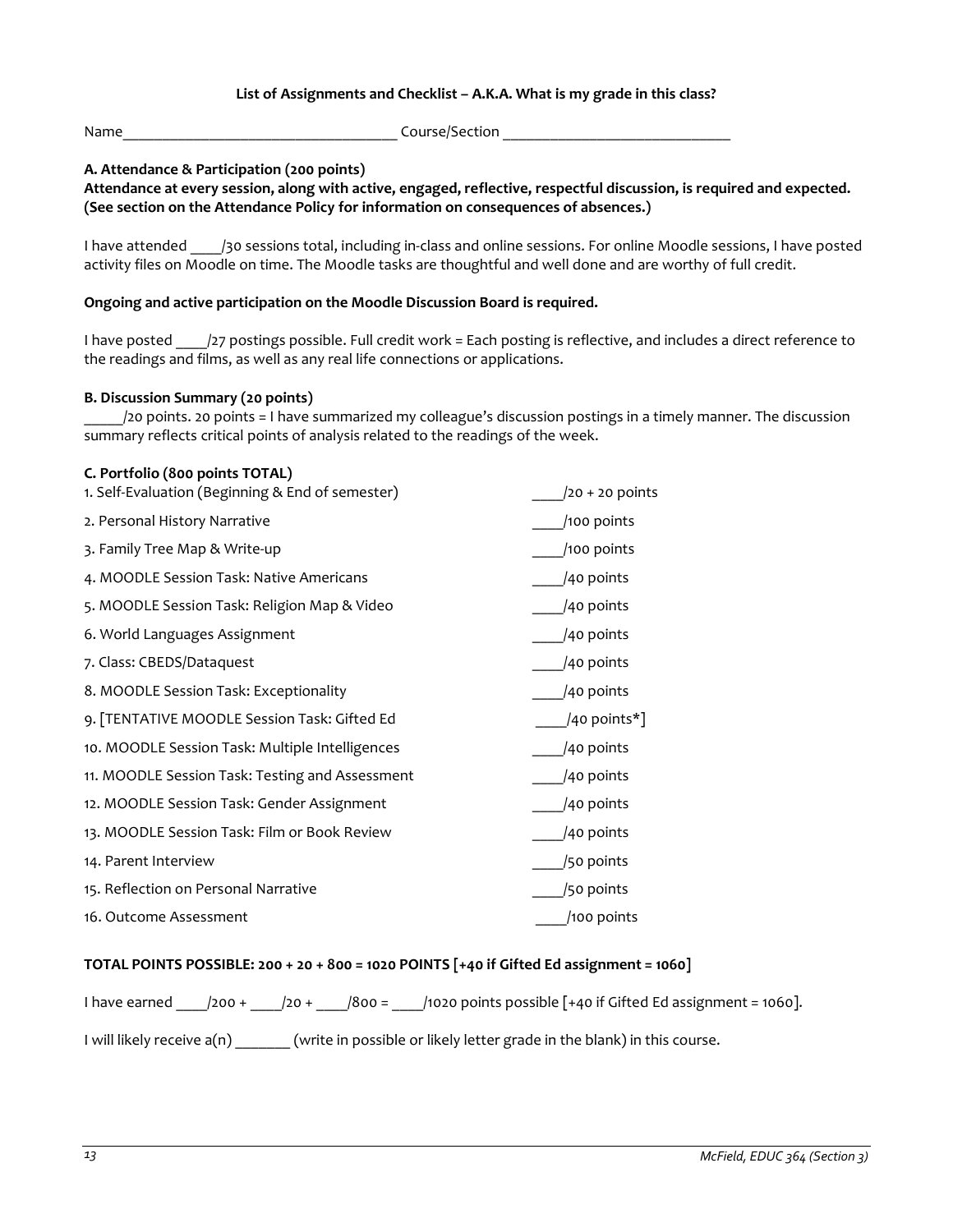#### <span id="page-13-0"></span>Grading Standards

**Grading Scale:** A=930-100, A-=900-929, B+=870-899, B=830-869, B- = 800-829, **C+=770-799**, C=730-769, C-=700-729, D+=670-699, D=630-669, D-=600-629, F=599 or lower. Students taking EDUC 364 as a prerequisite for teacher credential and graduate programs are reminded that the SCHOOL OF EDUCATION requires completion of this course with a C+ or higher for these purposes.

**Attendance & Participation:** You are expected to read course materials prior to class meetings and participate in group and class discussions both on Moodle prior to class and in face-to-face class sessions.

**Communication:** You are expected to use Moodle/coursemail and the web on a regular basis. You must log in regularly to Moodle and obtain a university email address / user ID no later than during the first week of class so that I can add you to my Moodle/coursemail list. Essential and time-sensitive information may be conveyed via Moodle/coursemail, and you are responsible for obtaining this information from each other or from the professor.

**Submission of Coursework:** All work needs to be submitted on Moodle under the appropriate Assignment module. All regular / core assignments (i.e., all work EXCEPT Moodle tasks) also needs to be submitted in paper format to be graded. **Any work submitted late receives no credit.** (Individual exceptions due to emergencies or catastrophes only will be negotiated on an individual basis.)

**Grading Emphasis**: Each written assignment will be graded approximately 80% on content and writing (detail, logic, synthesis of information, depth of analysis, etc.), and up to 20% on mechanics (grammar, syntax, spelling, format, uniformity of citation, etc.). You are expected to write at or above the minimum competency level for writing. All citations need to use APA format, 6th edition, released in 2009.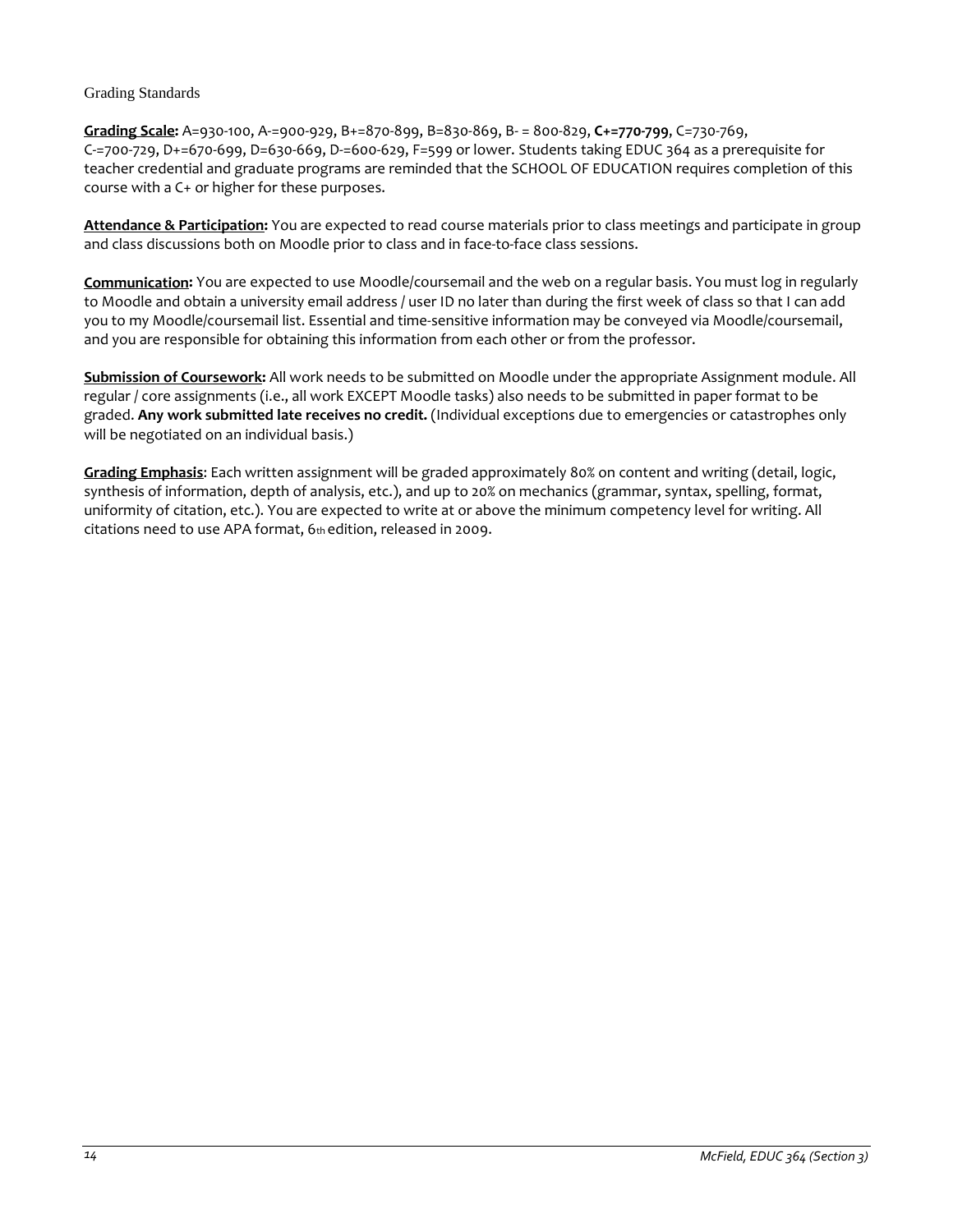# **Tentative Course Schedule**

<span id="page-14-0"></span>**The professor reserves the rights to modify the schedule below when deemed appropriate. Reader Table of Contents is included herein following the Tentative Course Schedule.**

*NOTE: Online session assignments, i.e., MOODLE tasks, are noted as DUE in the middle column. Assignments due from non-online sessions are noted as DUE in the last column.*

| Date                  | <b>Topic -- Covered IN Class</b><br>(either face-to-face or online class sessions)                                                        | Assignment<br>PREP BEFORE CLASS EACH WEEK                                                                                                                                                                                                                                          |
|-----------------------|-------------------------------------------------------------------------------------------------------------------------------------------|------------------------------------------------------------------------------------------------------------------------------------------------------------------------------------------------------------------------------------------------------------------------------------|
| Session 1<br>1A 8/26  | TOPIC: Intro to Educ 364<br>Course overview; introduction & needs<br>assessment.                                                          | Discuss course objectives, standards, and<br>assignments.<br>Discuss culture using personal narrative outlines.                                                                                                                                                                    |
| 1B 8/28               | TOPIC: Identity models / Multiracial Identities                                                                                           | MOODLE: Lelyveld: Best of Friends, Worlds Apart<br>MOODLE: Lelyveld: Growing Up, Growing Apart<br>Reader: Appendix: 4 identity models<br><b>Discussion Summary</b><br>Leaders__________________<br>MOODLE: Lelyveld: Getting Under My Skin<br><b>Discussion Summary</b><br>Leaders |
|                       | Begin personal history narratives.                                                                                                        |                                                                                                                                                                                                                                                                                    |
|                       | Go over MOODLE website, discussion board<br>posting schedule and sign-ups                                                                 |                                                                                                                                                                                                                                                                                    |
| Session 2<br>$2A$ 9/2 | Labor Day -- Holiday                                                                                                                      |                                                                                                                                                                                                                                                                                    |
| 2B9/4                 | <b>TOPIC: Intro to Culture</b><br>What is culture? How does it inform education?                                                          | Reader: Vedantam: Why Everyone<br>You Know Thinks the Same as You<br>Reader: Boyd: First Empty Your Cup                                                                                                                                                                            |
|                       | V - Anti-Bias / Skin vs. Whoopee Goldberg clips<br>V - School Colors                                                                      | <b>Discussion Summary</b><br><b>Leaders</b> and the state of the state of the state of the state of the state of the state of the state of the state of the state of the state of the state of the state of the state of the state of the state of the state of                    |
|                       | TOPIC: Implications of Culture on Schooling<br>Cultural contact, cultural diversity in the U.S. and<br>California, changing demographics. | Reader: U.S. Census Bureau:<br>Population Distribution and Change: 2000 to 2010<br>Reader: U.S. Census Bureau: State and County<br>Quickfacts: 2010<br><b>Reader: Changing America</b>                                                                                             |
|                       |                                                                                                                                           | <b>Discussion Summary</b>                                                                                                                                                                                                                                                          |
|                       | <b>TOPIC: Self-Evaluation</b>                                                                                                             | Reader: Ogbu: Understanding<br><b>Cultural Diversity</b>                                                                                                                                                                                                                           |
|                       |                                                                                                                                           | <b>Discussion Summary</b>                                                                                                                                                                                                                                                          |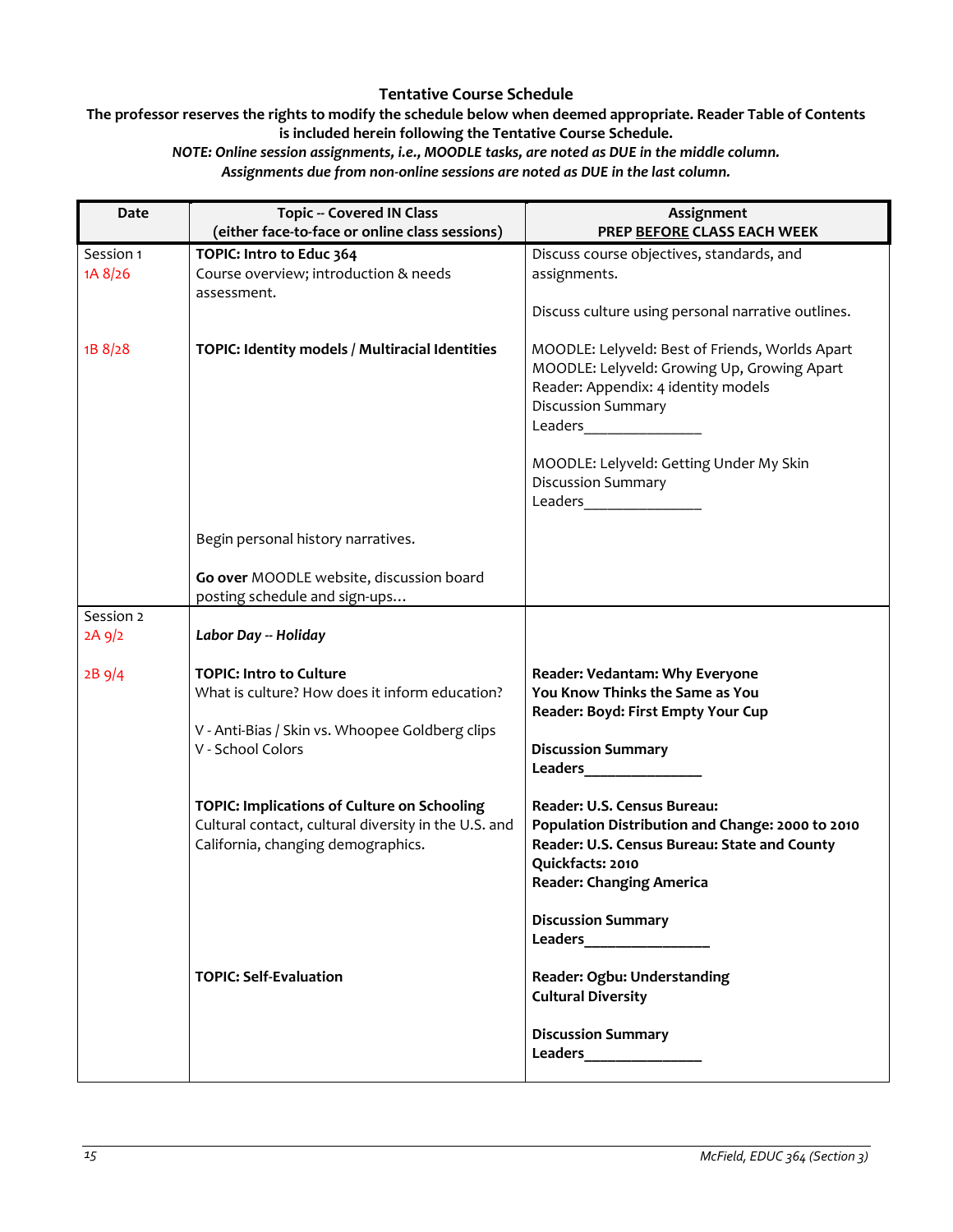| Session 3        |                                                                           |                                                                                                                                                                                                                                     |
|------------------|---------------------------------------------------------------------------|-------------------------------------------------------------------------------------------------------------------------------------------------------------------------------------------------------------------------------------|
| 3A 9/9           | Share personal history narratives.                                        | <b>DUE: Personal History Narrative</b>                                                                                                                                                                                              |
|                  |                                                                           | Spring: Ch. 1 (Anglo-Americans)                                                                                                                                                                                                     |
|                  | TOPIC: History of Anglo-Americans in the U.S.                             | <b>Discussion Summary</b>                                                                                                                                                                                                           |
|                  | <b>TOPIC: White Ethnics</b>                                               |                                                                                                                                                                                                                                     |
|                  | V - Irish in America or similar film                                      |                                                                                                                                                                                                                                     |
|                  |                                                                           |                                                                                                                                                                                                                                     |
| 3B 9/11          | TOPIC: Finish Irish in America film                                       | Film: Race: The Power of an Illusion                                                                                                                                                                                                |
| <b>MOODLE</b>    |                                                                           |                                                                                                                                                                                                                                     |
| <b>SESSION</b>   | TOPIC: Race & Ethnicity, Part I                                           | Discussion Summary                                                                                                                                                                                                                  |
|                  | V - Race: The Power of an Illusion                                        | Leaders___________________                                                                                                                                                                                                          |
| Session 4        |                                                                           |                                                                                                                                                                                                                                     |
| 4A 9/16          | TOPIC: Race & Ethnicity, Part I (Cont'd)                                  | [Reader: Ogbu - review]                                                                                                                                                                                                             |
|                  | <b>Culture and Multicultural Education</b>                                | <b>Reader: Smedley &amp; Smedley</b>                                                                                                                                                                                                |
|                  | Nature of culture, race relations theories, models                        | <b>Reader: Loewen</b>                                                                                                                                                                                                               |
|                  | of multicultural education and implications for                           | <b>Reader: Lindsay</b>                                                                                                                                                                                                              |
|                  | education.                                                                | <b>Discussion Summary</b>                                                                                                                                                                                                           |
|                  |                                                                           | <b>Leaders</b> and the set of the set of the set of the set of the set of the set of the set of the set of the set of the set of the set of the set of the set of the set of the set of the set of the set of the set of the set of |
|                  | Explain Family Tree assignment                                            |                                                                                                                                                                                                                                     |
| 4B 9/18          | TOPIC: History of African Americans in the U.S.                           | Spring Ch. 3 (African Americans)                                                                                                                                                                                                    |
| <b>TENTATIVE</b> | YouTube - School Daze - Good and Bad Hair                                 | Film: Akeelah and the Bee                                                                                                                                                                                                           |
| <b>MOODLE</b>    | V - A Family Thing                                                        | <b>Discussion Summary</b>                                                                                                                                                                                                           |
| <b>SESSION</b>   | V - Akeelah and the Bee                                                   |                                                                                                                                                                                                                                     |
|                  |                                                                           |                                                                                                                                                                                                                                     |
| Session 5        |                                                                           |                                                                                                                                                                                                                                     |
| 5A 9/23          | <b>TOPIC: Asian Americans</b>                                             | Spring, Ch 4 (Asian Americans)                                                                                                                                                                                                      |
|                  | V - Cambodian Doughnut Dreams<br>Explain Family Tree assignment if needed | <b>Discussion Summary</b>                                                                                                                                                                                                           |
|                  |                                                                           |                                                                                                                                                                                                                                     |
| 5B 9/25          | TOPIC: History of Native Americans in the U.S.                            |                                                                                                                                                                                                                                     |
| <b>MOODLE</b>    |                                                                           |                                                                                                                                                                                                                                     |
| <b>SESSION</b>   | <b>DUE: MOODLE Task: Native Americans</b>                                 | Spring, Ch 2 (Native Americans)                                                                                                                                                                                                     |
|                  | V - Smoke Signals OR                                                      | Reader: McKenna, ERIC, Winona                                                                                                                                                                                                       |
|                  | In the White Man's Image                                                  | LaDuke speeches                                                                                                                                                                                                                     |
|                  |                                                                           | <b>Discussion Summary</b>                                                                                                                                                                                                           |
|                  |                                                                           |                                                                                                                                                                                                                                     |
|                  |                                                                           |                                                                                                                                                                                                                                     |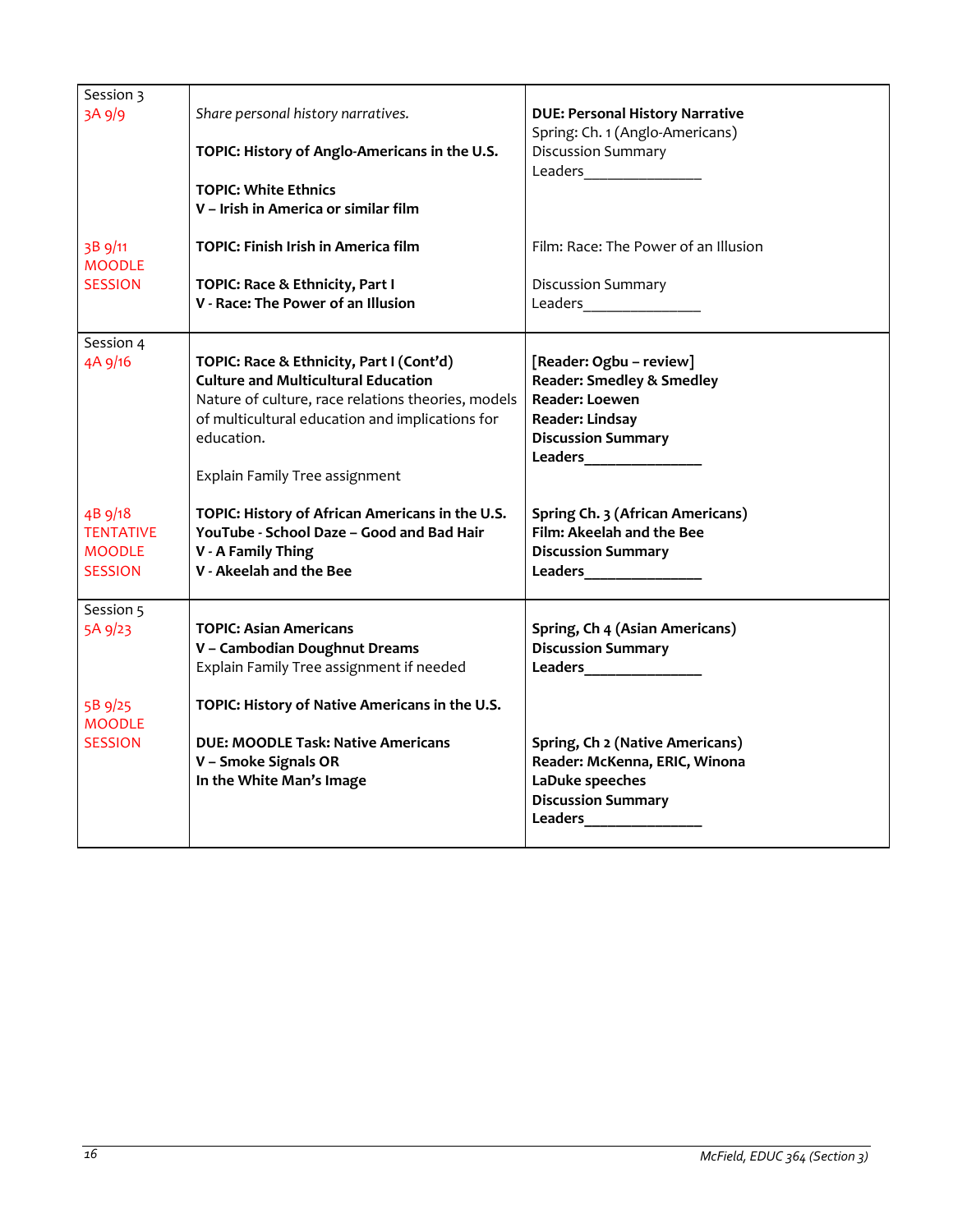| Session 6<br>6A 9/30<br>6B 10/2<br><b>MOODLE</b><br><b>SESSION</b> | Share Family Tree Assignments.<br>TOPIC: Race & Ethnicity, Part II<br>Manifestations of culture in the classroom:<br>Working with diverse populations: Learning<br>styles; Parental involvement; Culturally<br>responsive teaching; culture, communication,<br>and interaction styles.<br><b>TOPIC: Hispanic/Latino Americans</b><br>V - Lemon Grove Incident<br>[V - If the Mango Tree Could Speak] | <b>Family Tree Assignment DUE!</b><br><b>Reader: Gay: Preparing for Culturally</b><br><b>Responsive Teaching</b><br><b>Pick One:</b><br>1. Reader: Park/learning styles;<br>2. Reader: Pang/whole child<br><b>Discussion Summary</b><br>Leaders<br><u>Leaders</u><br>Spring, Ch. 5 (Hispanic/Latino<br>Americans)<br><b>Discussion Summary</b><br><b>Leaders</b> and the state of the state of the state of the state of the state of the state of the state of the state of the state of the state of the state of the state of the state of the state of the state of the state of |
|--------------------------------------------------------------------|------------------------------------------------------------------------------------------------------------------------------------------------------------------------------------------------------------------------------------------------------------------------------------------------------------------------------------------------------------------------------------------------------|--------------------------------------------------------------------------------------------------------------------------------------------------------------------------------------------------------------------------------------------------------------------------------------------------------------------------------------------------------------------------------------------------------------------------------------------------------------------------------------------------------------------------------------------------------------------------------------|
| Session 7<br>7A 10/7                                               | <b>TOPIC: Class</b><br>Growing poverty of children; poverty across<br>ethnic groups; educational implications.<br>V - Akeelah and the Bee (class and language,<br>etc.)<br>W - NYTimes.com - Class Matters<br>Go over World Languages TV Assignment                                                                                                                                                  | MOODLE: Lelyveld: At a<br>Slaughterhouse, Some Things Never<br>Die<br>Reader: Persell<br>Reader: Crenshaw<br><b>Discussion Summary</b><br>Leaders __________                                                                                                                                                                                                                                                                                                                                                                                                                         |
| 7B 10/9<br><b>MOODLE</b><br><b>SESSION</b>                         | <b>TOPIC: Religion</b><br><b>DUE: MOODLE Task: Religion Map</b><br>V - Inside Islam OR Islam Today OR<br>film of choice on a religion different from your<br>own                                                                                                                                                                                                                                     | Reader: Lippy<br>Reader: Hamilton<br>MOODLE: Lelyveld: Shared Prayers,<br>Mixed<br><b>Blessings</b><br><b>Discussion Summary</b><br>Leaders ____________                                                                                                                                                                                                                                                                                                                                                                                                                             |
| Session 8<br>8A 10/14                                              | TOPIC: Culture and language.<br>Historical and sociocultural context of language<br>education. Language ideologies.<br>V - American Tongues                                                                                                                                                                                                                                                          | <b>DUE - CBEDS/DataQuest</b><br>Assignment<br><b>DUE: World Languages TV</b><br>Assignment<br>Reader: A Brief History of Language<br>Restrictionism in the U.S.<br>Discussion<br>Leaders _____________                                                                                                                                                                                                                                                                                                                                                                               |
| 8B 10/16<br><b>MOODLE</b><br><b>SESSION</b>                        | <b>TOPIC: Gender &amp; Sexuality</b><br>V - Talking about Gay Issues in Schools<br>V - The Kids are All Right<br>DUE: MOODLE Task: Gender Assignment                                                                                                                                                                                                                                                 | Reader: Sadker & Sadker<br>Reader: Park<br>MOODLE: DeJean<br><b>Discussion Summary</b><br>Leaders ____________                                                                                                                                                                                                                                                                                                                                                                                                                                                                       |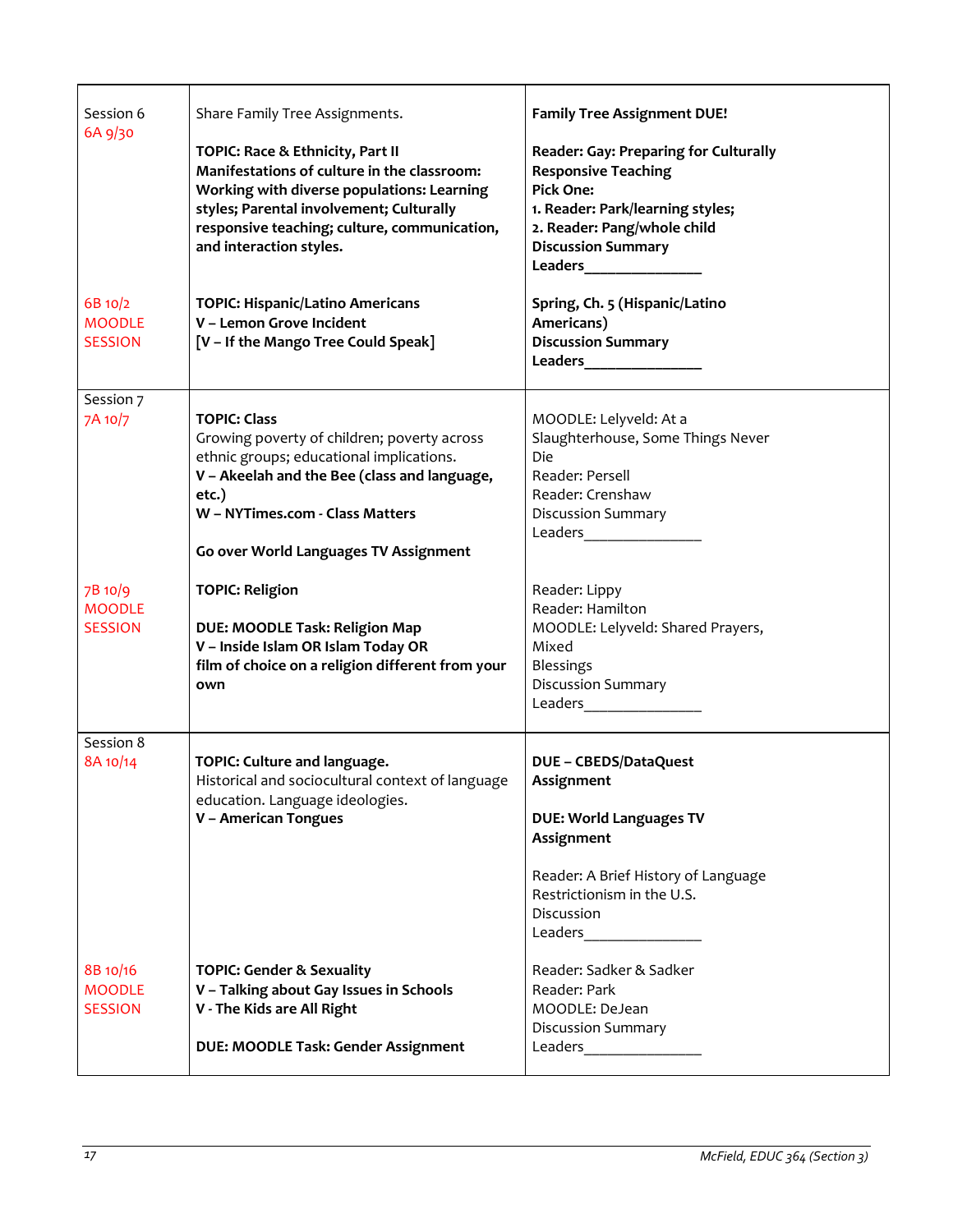| Session 9<br>9A 10/21<br>9B 10/23<br><b>MOODLE</b> | <b>TOPIC: Programs for English Learners</b><br><b>TOPIC: Exceptionality</b><br>V - How Difficult Can This Be? FAT City            | MOODLE: Programs for English Learners<br>MOODLE: SDCOE World Languages Plan<br>Reader: Krashen & McField<br><b>Discussion Summary</b><br>Reader: case examples article<br>Reader: multiple intelligences       |
|----------------------------------------------------|-----------------------------------------------------------------------------------------------------------------------------------|----------------------------------------------------------------------------------------------------------------------------------------------------------------------------------------------------------------|
| <b>SESSION</b>                                     | DUE: MOODLE Task: DataQuest: Search and find<br>special education categories and services in your<br>local school / district!     | handout<br><b>Discussion Summary</b>                                                                                                                                                                           |
| Session 10<br>10A 10/28                            | TOPIC: The Bilingual Education "Debate"<br>Model of Teaching: Jurisprudential Inquiry                                             | Krashen: Condemned Without a<br>Trial. (Entire slim volume.)<br><b>Discussion Summary</b><br>Leaders _____________                                                                                             |
| 10B 10/30<br><b>MOODLE</b><br><b>SESSION</b>       | <b>TOPIC: Gifted Students</b><br>[IF MOODLE SESSION -- DUE: MOODLE Task:<br>Analysis of Gifted Students]                          | MOODLE: Gifted Hispanic Bilingual Children<br>MOODLE: Recruiting and Retaining Gifted Students<br>from Diverse Ethnic, Cultural, and Language Groups<br><b>Discussion Summary</b><br>Leaders__________________ |
| Session 11<br>11A 11/4                             | TOPIC: Public Policy and the Intersection of<br>Race, Ethnicity, and Class. Issues in curriculum<br>development and social policy | Spring: Ch. 6 Civil Rights to Now<br>Reader: Futrell/Minority teachers<br>MOODLE: Proposition 227<br><b>Discussion Summary</b><br>Leaders                                                                      |
| 11B 11/6<br><b>MOODLE</b><br><b>SESSION</b>        | <b>TOPIC: Multiple Intelligences</b><br>V - How are Kids Smart?<br>DUE: MOODLE Task: Video Response Writeup                       | Reader: Where Does Your True<br>Intelligence Lie?<br>Reader: 7 Ways of Knowing<br>Reader: 40 Multi-Intelligence Ways<br><b>Discussion Summary</b><br>Leaders                                                   |
| Session 12<br>12A 11/11                            | Veteran's Day - Holiday                                                                                                           |                                                                                                                                                                                                                |
| 12B 11/13<br><b>MOODLE</b><br><b>SESSION</b>       | <b>TOPIC: Testing and Assessment</b><br>DUE: MOODLE Task: Achievement Test Data<br>Writeup                                        | Refer to MOODLE task and<br>DataQuest data<br><b>Discussion Summary</b><br>Leaders                                                                                                                             |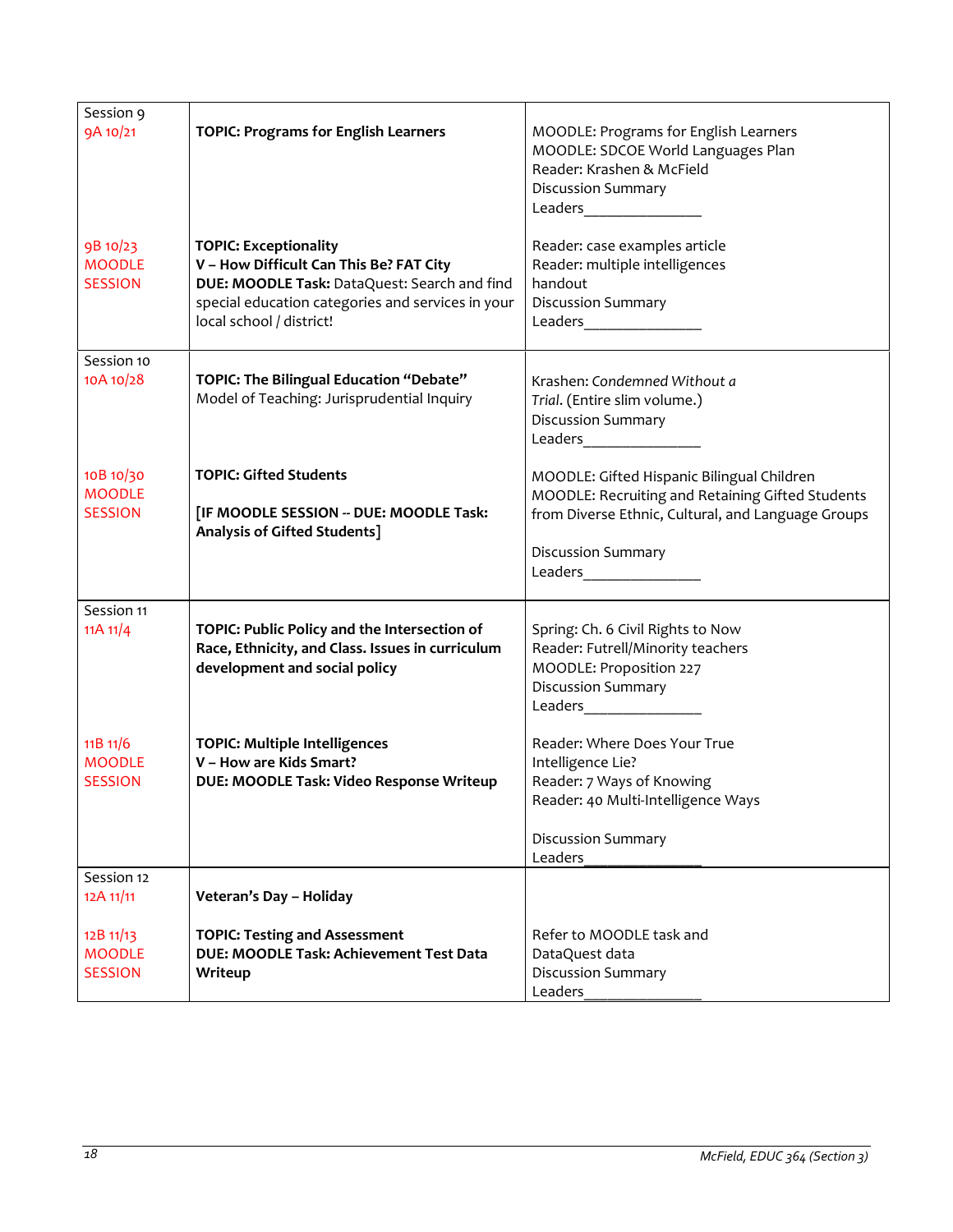| Session 13     |                                                     |                                                                                                                                                                                                                                 |
|----------------|-----------------------------------------------------|---------------------------------------------------------------------------------------------------------------------------------------------------------------------------------------------------------------------------------|
| 13A 11/18      | <b>TOPIC: White Privilege</b>                       | Reader: Lee et. al: McIntosh article.                                                                                                                                                                                           |
|                |                                                     | Reader: Brodkin                                                                                                                                                                                                                 |
|                |                                                     | Reader: AP: White Names                                                                                                                                                                                                         |
|                |                                                     | Reader: Buck                                                                                                                                                                                                                    |
| 13B 11/20      | <b>Explain Final Assignments - Personal History</b> | <b>Discussion Summary</b>                                                                                                                                                                                                       |
| <b>MOODLE</b>  | Narrative & Outcome Assessment & Self-              |                                                                                                                                                                                                                                 |
|                |                                                     | Leaders and the state of the state of the state of the state of the state of the state of the state of the state of the state of the state of the state of the state of the state of the state of the state of the state of the |
| <b>SESSION</b> | <b>Evaluation Part 2 &amp; Checklist</b>            |                                                                                                                                                                                                                                 |
|                |                                                     |                                                                                                                                                                                                                                 |
|                | <b>WORK ON EL PARENT INTERVIEW</b>                  |                                                                                                                                                                                                                                 |
| Session 14     |                                                     |                                                                                                                                                                                                                                 |
| 14A 11/25      | <b>TOPIC: Share Parent Interview projects</b>       | <b>DUE: Parent Interview Project</b>                                                                                                                                                                                            |
|                |                                                     | <b>REVIEW THESE AGAIN:</b>                                                                                                                                                                                                      |
|                | <b>TOPIC: Identity Models, Revisited</b>            | Reader: Appendix: 4 identity models                                                                                                                                                                                             |
|                |                                                     | Discussion Summary                                                                                                                                                                                                              |
|                |                                                     |                                                                                                                                                                                                                                 |
| 14B 11/27      | <b>MOODLE: Film or Book Review of Your Choice!</b>  |                                                                                                                                                                                                                                 |
| <b>MOODLE</b>  | <b>DUE: MOODLE Task: Film or Book Review</b>        |                                                                                                                                                                                                                                 |
| <b>SESSION</b> |                                                     |                                                                                                                                                                                                                                 |
|                | Work on Final Assignments including:                |                                                                                                                                                                                                                                 |
|                | Reflection on Personal History Narrative and        |                                                                                                                                                                                                                                 |
|                | <b>Outcome Assessment</b>                           |                                                                                                                                                                                                                                 |
| Session 15     |                                                     |                                                                                                                                                                                                                                 |
| 15A 12/2       | TOPIC: Closure & Wrap up                            | Reflection on Personal History Narrative                                                                                                                                                                                        |
|                | What have we learned? Where do we go from           | <b>Discussion Summary</b>                                                                                                                                                                                                       |
|                | here?                                               | Leaders<br><u>Leaders</u>                                                                                                                                                                                                       |
|                |                                                     |                                                                                                                                                                                                                                 |
|                |                                                     |                                                                                                                                                                                                                                 |
|                |                                                     | <b>Outcome Assessment</b>                                                                                                                                                                                                       |
|                |                                                     |                                                                                                                                                                                                                                 |
|                |                                                     | <b>Discussion Summary</b>                                                                                                                                                                                                       |
|                |                                                     |                                                                                                                                                                                                                                 |
|                |                                                     |                                                                                                                                                                                                                                 |
| 15B 12/4       |                                                     | DUE:                                                                                                                                                                                                                            |
|                |                                                     | 1. Final Reflection on Personal History Narrative                                                                                                                                                                               |
|                |                                                     | 2. Outcome Assessment                                                                                                                                                                                                           |
|                |                                                     | 3. Self-Evaluation - End                                                                                                                                                                                                        |
|                |                                                     | 4. Checklist (p. 10) - What is my grade in this class?                                                                                                                                                                          |
|                |                                                     |                                                                                                                                                                                                                                 |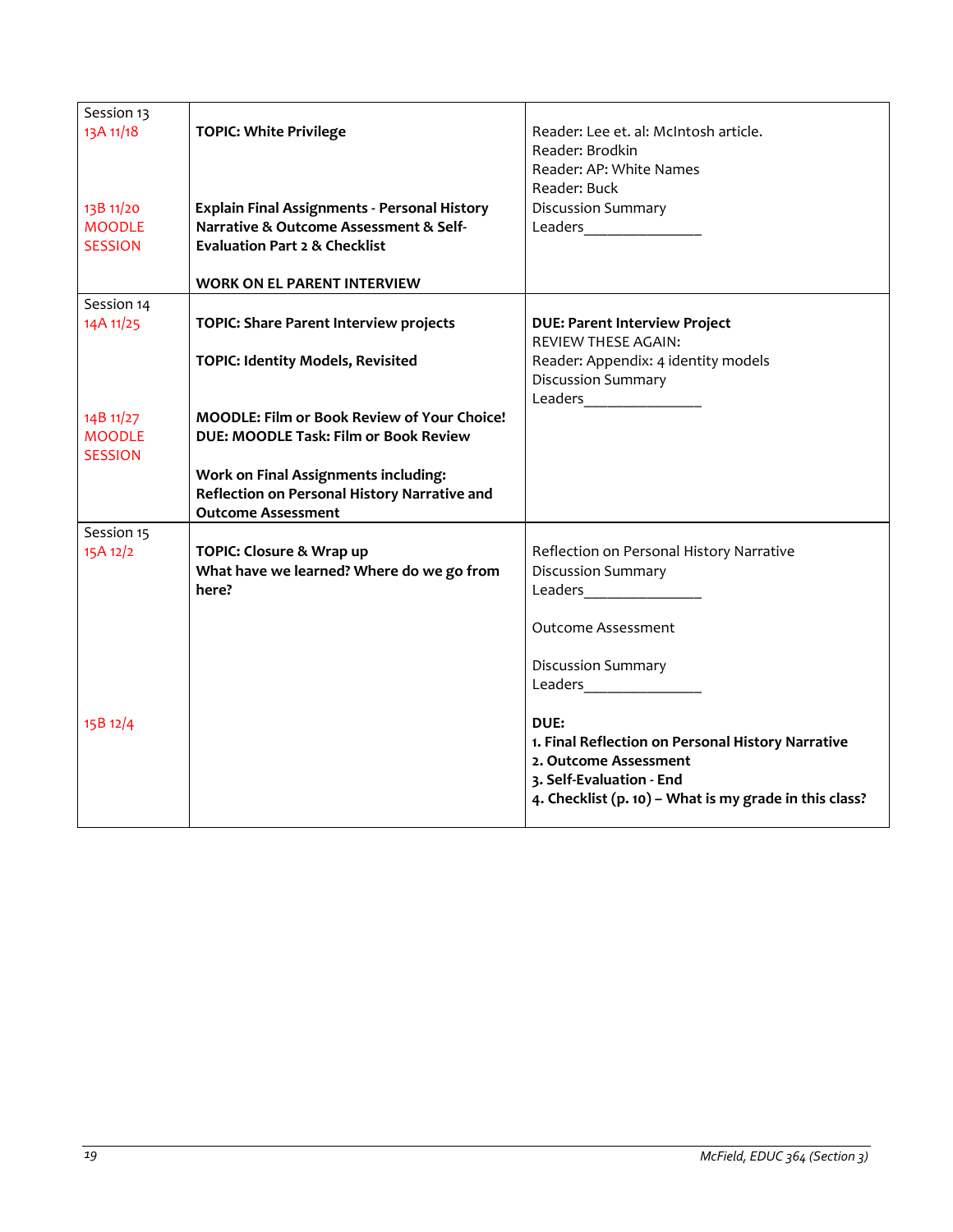# **EDUC 364 – The Role of Cultural Diversity in Schooling** COURSE READER / TABLE OF CONTENTS

### <span id="page-19-0"></span>**NOTE 1: SEE CLASS SCHEDULE in the SYLLABUS for the COMPLETE LIST OF READINGS (e.g., from other texts) due for each session, as well as WHEN readings are due for discussion! The articles in this reader are not ALL the readings due for each class session meeting and discussion.**

#### **NOTE 2: The Lelyveld articles are posted electronically on Moodle under Resources. There are also additional articles posted on Moodle for select sessions. Check your CLASS SCHEDULE.**

| Vedantam            | Why Everyone You Know Thinks the Same as You                                                                                                                                                                 |
|---------------------|--------------------------------------------------------------------------------------------------------------------------------------------------------------------------------------------------------------|
| U.S. Census Bureau  | Population Distribution and Change: 2000 to 2010                                                                                                                                                             |
| U.S. Census Bureau  | State and County Quickfacts: 2010                                                                                                                                                                            |
| National Geographic | Changing America                                                                                                                                                                                             |
| Boyd                | First Empty Your Cup                                                                                                                                                                                         |
| Ogbu                | Understanding Cultural Diversity                                                                                                                                                                             |
| Smedley & Smedley   | Race as Biology is Fiction, Racism as a Social Problem is Real                                                                                                                                               |
| Loewen              | Lies My Textbook Told Me                                                                                                                                                                                     |
| Lindsay             | Study Finds the Nation's Public School Districts Are Resegregating by Race                                                                                                                                   |
| Gay                 | Preparing for Culturally Responsive Teaching                                                                                                                                                                 |
| Pick One:           | *Park: Learning Style Preferences of Armenian, African, Hispanic, Hmong,<br>Korean, Mexican, and Anglo Students in American Secondary Schools<br>*Pang: Educating the Whole Child + Appendix on APA Children |
| McKenna             | The Myth of Multicultural Education and the Reality of the<br>American Indian in Contemporary America                                                                                                        |
| <b>ERIC</b>         | Teaching Young Children About Native Americans                                                                                                                                                               |
| Winona LaDuke       | Speech                                                                                                                                                                                                       |
| Lippy (in Banks)    | Christian Nation or Pluralistic culture                                                                                                                                                                      |
| Hamilton (in Banks) | <b>Holiday Decorations</b>                                                                                                                                                                                   |
| [ Moodle - Lelyveld | Shared Prayers, Mixed Blessings ]                                                                                                                                                                            |
| [ Moodle - Lelyveld | At a Slaughterhouse, Some Things Never Die ]                                                                                                                                                                 |
| Persell (in Banks)  | Social Class and Educational Equality                                                                                                                                                                        |
| Steinberg           | Is Going to an Elite College Worth the Cost?                                                                                                                                                                 |
| Kahlenberg          | Elite Colleges, or Colleges for the Elite?                                                                                                                                                                   |
| Crenshaw            | Colleges Out of Reach for Low-Income Students                                                                                                                                                                |
| Ricento             | A Brief History of Language Restrictionism in the U.S.                                                                                                                                                       |
| Krashen & McField   | What Works? Reviewing the latest evidence on Bilingual education                                                                                                                                             |
| (Author)            | Case Examples of Culturally Aware Assessment                                                                                                                                                                 |
| (Author)            | Multiple Intelligences handout                                                                                                                                                                               |
| McIntosh            | Unpacking the Knapsack: White Privilege                                                                                                                                                                      |
| <b>Brodkin</b>      | How Jews became White Folks                                                                                                                                                                                  |
| AP                  | <b>White Names</b>                                                                                                                                                                                           |
| <b>Buck C</b>       | onstructing Race, Creating White Privilege                                                                                                                                                                   |